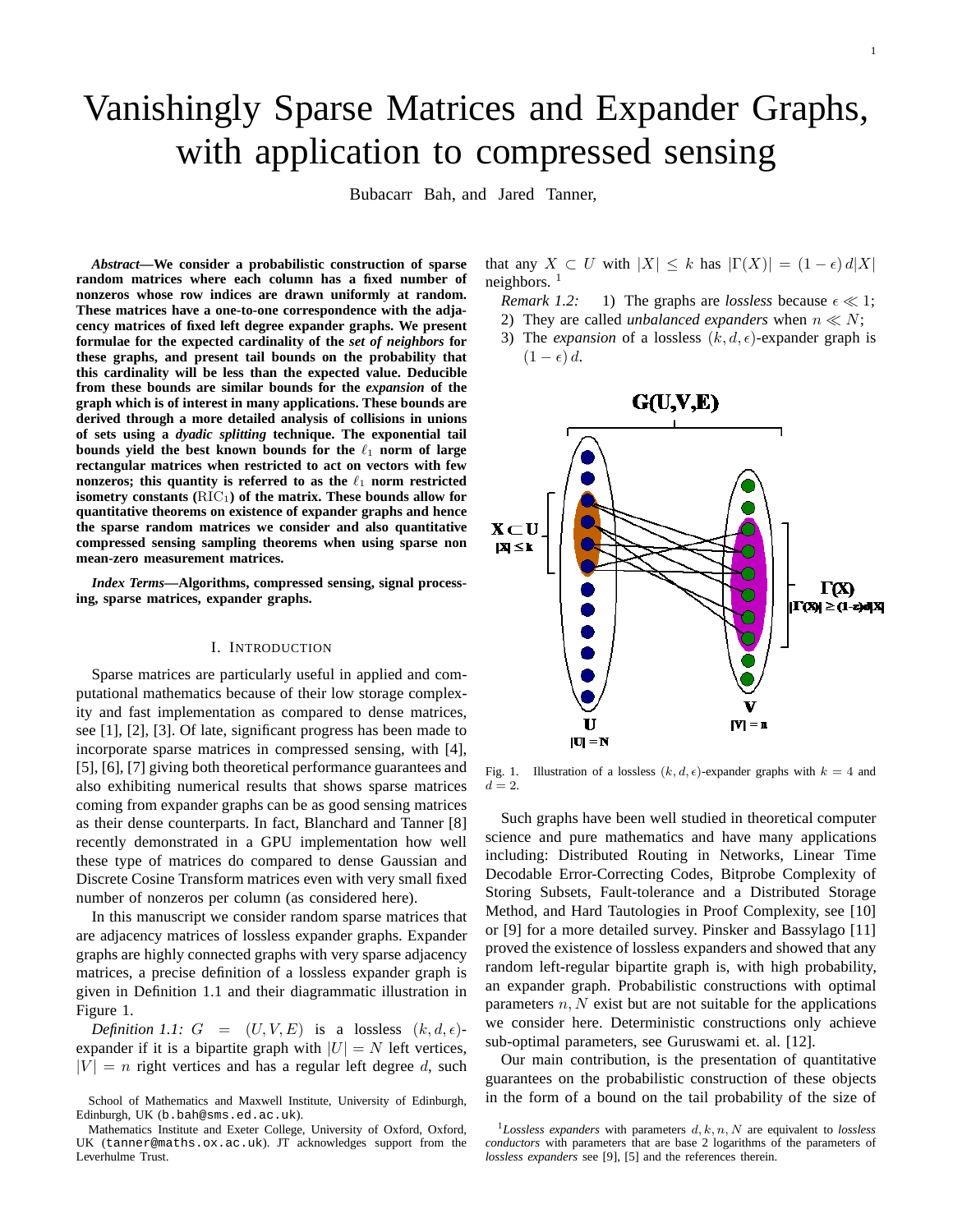the *set of neighbors*,  $\Gamma(X)$  for a given  $X \subset U$ , of a randomly generated left-degree bipartite graph. Moreover, we provide deducible bounds on the tail probability of the *expansion* of the graph,  $|\Gamma(X)|/|X|$ . We derive quantitative guarantees for randomly generated non-mean zero sparse binary matrices to be adjacency matrices of expander graphs. In addition, we derive the first phase transitions showing regions in parameter space that depicting when a left-regular bipartite graph with a given set of parameters is guaranteed to be a lossless expander with high probability. The key innovation in this paper is the use of a novel technique of *dyadic splitting of sets*. We derived our bounds using this technique and apply them to derive  $\ell_1$ restricted isometry constants  $(RIC<sub>1</sub>)$ .

Numerous compressed sensing algorithms have been designed for sparse matrices [4], [5], [6], [7]. Another contribution of our work is the derivation of sampling theorems, presented as phase transitions, comparing performance guarantees for some of these algorithms as well as the more traditional  $\ell_1$ minimization compressed sensing formulation. We also show how favorably  $\ell_1$  minimization performance guarantees for such sparse matrices compared to what  $\ell_2$  restricted isometry constants  $(RIC<sub>2</sub>)$  analysis yields for the dense Gaussian matrices. For this comparison, we used sampling theorems and phase transitions from related work by Blanchard et. al. [13] that provided such theorems for dense Gaussian matrices based on  $\mathrm{RIC}_2$  analysis.

The outline of the rest of this introduction section goes as follows. In Section I-A we present our main results in Theorem 1.6 and Corollary 1.7. In Section I-B we discuss  $RIC<sub>1</sub>$  and its implication for compressed sensing, leading to two sampling theorems in Corollaries 1.10 and 1.11.

#### *A. Main results*

Our main results is about a class of sparse matrices coming from lossless expander graphs, a class which include non-mean zero matrices. We start by defining the class of matrices we consider and a key concept of a *set of neighbors* used in the derivation of the main results of the manuscript.

*Definition 1.3:* Let A be an  $n \times N$  matrix with d nonzeros in each column. We refer to A as a random

- 1) sparse expander (SE) if every nonzero has value 1
- 2) sparse signed expander (SSE) if every nonzero has value from  $\{-1, 1\}$

and the support set of the  $d$  nonzeros per column are drawn uniformly at random, with each column drawn independently.

SE matrices are adjacency matrices of lossless  $(k, d, \epsilon)$ expander graphs while SSE matrices have random sign patterns in the nonzeros of an adjacency matrix of a lossless  $(k, d, \epsilon)$ -expander graph. If A is either an SE or SSE it will have only d nonzeros per column and since we fix  $d \ll n$ , A is therefore "vanishingly sparse." We denote  $A<sub>S</sub>$  as a submatrix of A composed of columns of A indexed by the set S with  $|S| = s$ . To aid translation between the terminology of graph theory and linear algebra we define the *set of neighbors* in both notation.

*Definition 1.4:* Consider a bipartite graph  $G(U, V, E)$ where E is the set of edges and  $e_{ij} = (x_i, y_j)$  is the edge that

connects vertex  $x_i$  to vertex  $y_j$ . For a given set of left vertices  $S \subset U$  its set of neighbors is  $\Gamma(S) = \{y_j | x_i \in S \text{ and } e_{ij} \in$  $E$ . In terms of the adjacency matrix, A, of  $G(U, V, E)$  the set of neighbors of  $A_S$  for  $|S| = s$ , denoted by  $A_s$ , is the set of rows with at least one nonzero.

*Definition 1.5:* Using Definition 1.4 the expansion of the graph is given by the ratio  $|\Gamma(S)|/|S|$ , or equivalently,  $|A_s|/s$ .

By the definition of a lossless expander, Definition 1.1, we need  $|\Gamma(S)|$  to be large for every small  $S \subset U$ . In terms of the class of matrices defined by Definition 1.3, for every  $A<sub>S</sub>$ we want to have  $|A_s|$  as close to n as possible, where n is the number of rows. Henceforth, we will only use the linear algebra notation  $A_s$  which is equivalent to  $\Gamma(S)$ . Note that  $|A_s|$  is a random variable depending on the draw of the set of columns, S, for each fixed A. Therefore, we can ask what is the probability that  $|A_s|$  is not greater than  $a_s$ , in particular where  $a_s$  is smaller than the expected value of  $|A_s|$ . This is the question that Theorem 1.6 to answers. We then use this theorem with  $\mathrm{RIC}_1$  to deduce the corollaries that follow which are about the probabilistic construction of expander graphs, the matrices we consider, and sampling theorems of some selected compressed sensing algorithms.

*Theorem 1.6:* For fixed  $s, n, N$  and  $d$ , let an  $n \times N$  matrix, A be drawn from either of the classes of matrices defined in Definition 1.3, then

$$
\text{Prob}(|A_s| \le a_s) < p_{max}(s, d) \\
\times \exp\left[n \cdot \Psi\left(a_s, \dots, a_2, d\right)\right] \tag{1}
$$

where  $p_{max}(s, d)$  is given by

$$
p_{max}(s, d) = \frac{2}{25\sqrt{2\pi s^3 d^3}}, \quad \text{and} \quad (2)
$$

$$
\Psi (a_s, \dots, a_2, d) = \frac{1}{n} \left[ \sum_{i=1}^{s/2} \frac{s}{2i} \left( (n - a_i) \cdot \mathbf{H} \left( \frac{a_{2i} - a_i}{n - a_i} \right) + a_i \cdot \mathbf{H} \left( \frac{a_{2i} - a_i}{a_i} \right) - n \cdot \mathbf{H} \left( \frac{a_i}{n} \right) \right) + 3s \log(5d) \right]
$$
(3)

where  $a_1 := d$ . If no restriction is imposed on  $a_s$  then the  $a_i$ for  $i > 1$  take on their expected value  $\hat{a}_i$  given by

$$
\hat{a}_{2i} = \hat{a}_i \left( 2 - \frac{\hat{a}_i}{n} \right)
$$
 for  $i = 1, 2, 4, ..., \lceil s/2 \rceil$ . (4)

If  $a_s$  is restricted to be less than  $\hat{a}_s$ , then the  $a_i$  for  $i > 1$  are the unique solutions to the following polynomial system

$$
a_{2i}^3 - 2a_i a_{2i}^2 + 2a_i^2 a_{2i} - a_i^2 a_{4i} = 0 \text{ for } i = 1, 2, \dots, \lceil s/4 \rceil \tag{5}
$$

with  $a_{2i} \geq a_i$  for each *i*.

*Corollary 1.7:* For fixed s, n, N, d and  $0 < \epsilon < 1/2$ , let an  $n \times N$  matrix, A be drawn from the class of matrices defined in Definition 1.3, then

$$
\text{Prob}\left(\|A_S x\|_1 \le (1 - 2\epsilon)d\|x\|_1\right) < p_{max}(s, d) \\
\times \exp\left[n \cdot \Psi\left(s, d, \epsilon\right)\right] \tag{6}
$$

where  $\Psi(s, d, \epsilon) = \Psi(a_s, \ldots, a_2, d)$  in (3) with  $a_s = (1 \epsilon$ )ds and  $p_{max}(s, d)$  is the polynomial in (2).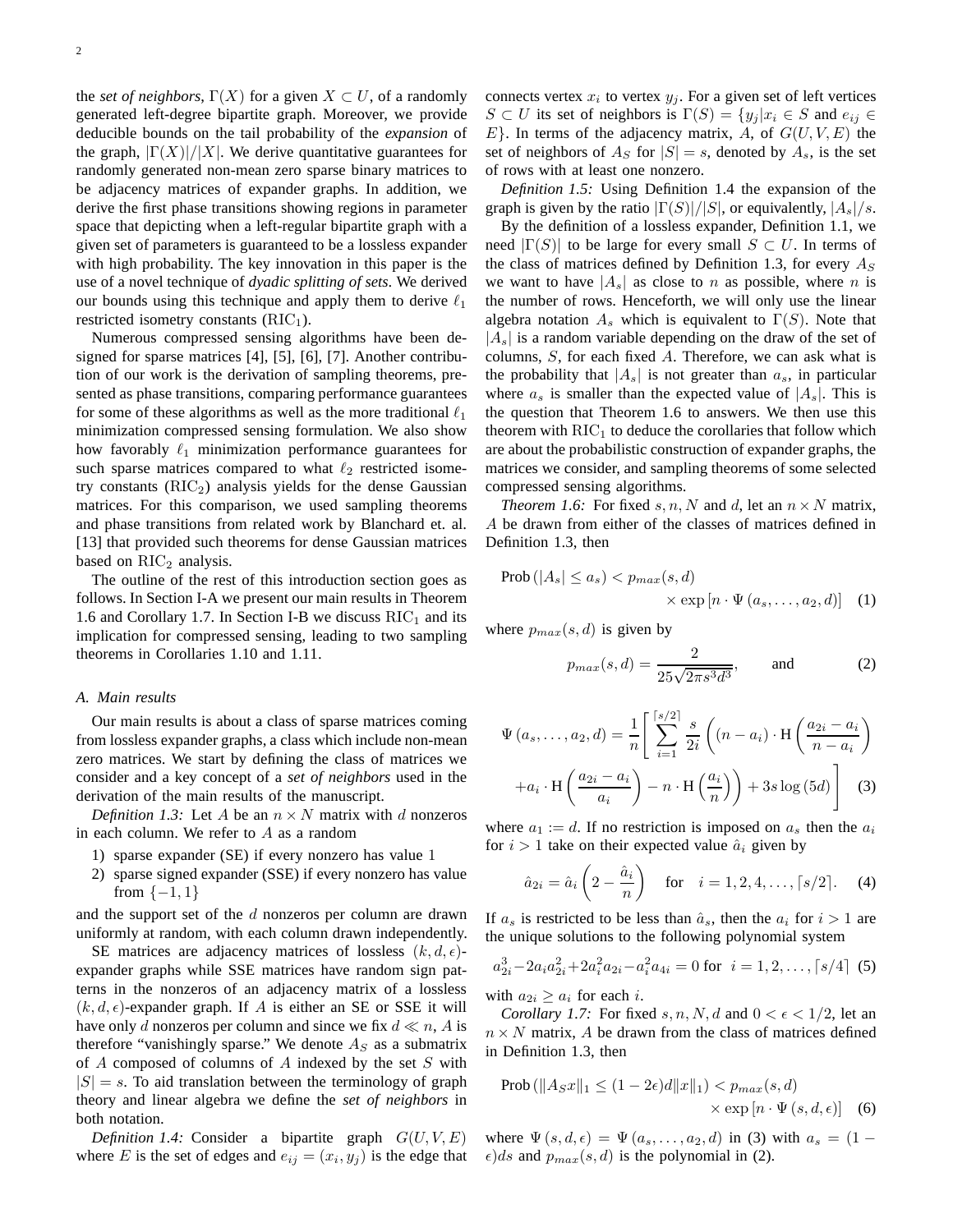Theorem 1.6 and Corollary 1.7 allow us to calculate  $s, n, N, d, \epsilon$  where the probability of the probabilistic constructions in Definition 1.3 not being a lossless  $(s, d, \epsilon)$ -expander is exponentially small. For moderate values of  $\epsilon$  this allows us to make quantitative sampling theorems for some compressed sensing reconstruction algorithms.

## *B.* RIC<sub>1</sub> *and its implications to Compressed Sensing*

In compressed sensing, and by extension in sparse approximation, we observe the effect of the application of a matrix to a vector of interest and we endeavor to recovery this vector of interest by exploiting the inherent simplicity in this vector. Precisely, let  $x \in \mathbb{R}^N$ , be the vector of interest whose simplicity is that it has  $k < N$  nonzeros, which we refer to as  $k$ −sparse; then we observe  $y \in \mathbb{R}^n$ , as the measurement vector resulting from the multiplication of x by an  $n \times N$  matrix, A. The minimum simplicity reconstruct of  $x$  can be written as

$$
\min_{x \in \chi^N} \|x\|_0 \quad \text{subject to} \quad Ax = y,\tag{7}
$$

where  $\chi^N$  is the set of all k–sparse vectors and  $||z||_0$  counts the nonzero components of  $z$ ; this model may be reformulated to include noise in the measurements. References [14], [15], [16], [17] give detailed introductions to compressed sensing and its applications; while [18], [19], [20], [21], [22], [5], [6], [23], [4], [24] provide information on some of the popular computationally efficient algorithms used to solve problem (7) and its reformulations.

We are able to give guarantees on the quality of the reconstructed vector from  $A$  and  $y$  from a variety of reconstruction algorithms. One of these guarantees is a bound on the approximation error between our recovered vector, say  $\hat{x}$ , and the original vector by the best  $k$ -term representation error i.e.  $||x - \hat{x}||_1$  ≤ Const. $||x - x_k||_1$  where  $x_k$  is the optimal k-term representation for x. This is possible if A has small  $\text{RIC}_1$ , in other words A satisfies the  $\ell_1$  restricted isometry property (RIP-1), introduced by Berinde et. al. in [5] and defined as thus.

*Definition 1.8 (RIP-1):* Let  $\chi^N$  be the set of all k–sparse vectors, then an  $n \times N$  matrix A has RIP-1, with the lower RIC<sub>1</sub> being the smallest  $L(k, n, N; A)$ , when the following condition holds.

$$
(1 - L(k, n, N; A)) ||x||_1 \le ||Ax||_1 \le ||x||_1 \quad \forall x \in \chi^N. \tag{8}
$$

For computational purposes it is preferable to have A sparse, but little quantitative information on  $L(k, n, N; A)$  has been available for large sparse rectangular matrices. Berinde et. al. in [5] showed that scaled adjacency matrices of lossless expander graphs (i.e. scaled SE matrices) satisfy RIP-1, and the same proof extends to the signed adjacency matrices (i.e. so called SSE matrices).

*Theorem 1.9:* If an  $n \times N$  matrix A is either SE or SSE defined in Definition 1.3, then  $A/d$  satisfies RIP-1 with  $L(k, n, N; A) = 2\epsilon.$ 

*Proof:* The proof of the signed case (SSE) follows that of the unsigned case (SE) in [5] but with absolute values included in the appropriate stages.

Based on Theorem 1.9 which guarantees RIP-1, (8), for the class of matrices in Definition 1.3, we give a bound, in Corollary 1.10, for the probability that a random draw of a matrix with d 1s or  $\pm 1$ s in each column fails to satisfy the lower bound of RIP-1 and hence fails to come from the class of matrices given in Definition 1.3. In addition to Theorem 1.9, Corollary 1.10 follows from Theorem 1.6 and Corollary 1.7.

*Corollary 1.10:* Considering RIP-1, if A is drawn from the class of matrices in Definition 1.3 and any  $k$ -sparse vector  $x$ with  $k, n, N$  and  $0 < \epsilon < 1/2$  fixed, then

$$
\text{Prob}\left(\|Ax\|_1 \le (1 - 2\epsilon)d\|x\|_1\right) < p'_{max}(N, k, d) \\
\times \exp\left[N \cdot \Psi_{net}\left(k, n, N; d, \epsilon\right)\right] \tag{9}
$$

where  $p'_{max}(N, k, d)$  and  $\Psi_{net}$  are given by

$$
p'_{max}(N,k,d) = \frac{1}{16\pi k \sqrt{d^3 \left(1 - \frac{k}{N}\right)}},\tag{10}
$$

$$
\Psi_{net}(k, n, N; d, \epsilon) = \mathcal{H}\left(\frac{k}{N}\right) + \frac{n}{N}\Psi(k, d, \epsilon), \quad (11)
$$

with  $\Psi(k, d, \epsilon)$  defined in Corollary 1.7.

Furthermore, the following corollary is a consequence of Corollary 1.10 and it is a sampling theorem on the existence of lossless expander graphs. The proof of Corollaries 1.10 and 1.11 are presented in Sections IV-B2 and IV-B3 respectively.

*Corollary 1.11:* Consider  $0 < \epsilon < 1/2$  and d fixed. If A is drawn from the class of matrices in Definition 1.3 and any  $x$ drawn from  $\chi^N$  with  $(k, n, N) \to \infty$  while  $k/n \to \rho \in (0, 1)$ and  $n/N \to \delta \in (0,1)$  then for  $\rho < (1 - \gamma)\rho^{exp}(\delta; d, \epsilon)$  and  $\gamma > 0$ 

$$
\text{Prob}\left(\|Ax\|_1 \ge (1 - 2\epsilon)d\|x\|_1\right) \to 1\tag{12}
$$

exponentially in *n*, where  $\rho^{exp}(\delta; d, \epsilon)$  is the largest limiting value of  $k/n$  for which

$$
H\left(\frac{k}{N}\right) + \frac{n}{N}\Psi\left(k, d, \epsilon\right) = 0.
$$
 (13)

The outline of the rest of the manuscript is as follows: In Section II we show empirical data to validate our main results and also present lemmas (and their proofs) that are key to the proof of the main theorem, Theorem 1.6. In Section III we discuss restricted isometry constants and compressed sensing algorithms. In Section IV we prove the mains results, that is Theorem 1.6 and the corollaries in Sections I-A and I-B. Section V is the appendix where we present the alternative to Theorem 1.6.

# II. DISCUSSION AND DERIVATION OF THE MAIN RESULTS

We present the method used to derive the main results and discuss the validity and implications of the method. We start by presenting in the next subsection, Section II-A, numerical results that support the claims of the main results in Sections I-A and I-B. This is followed in Section II with lemmas, propositions and corollaries and their proofs.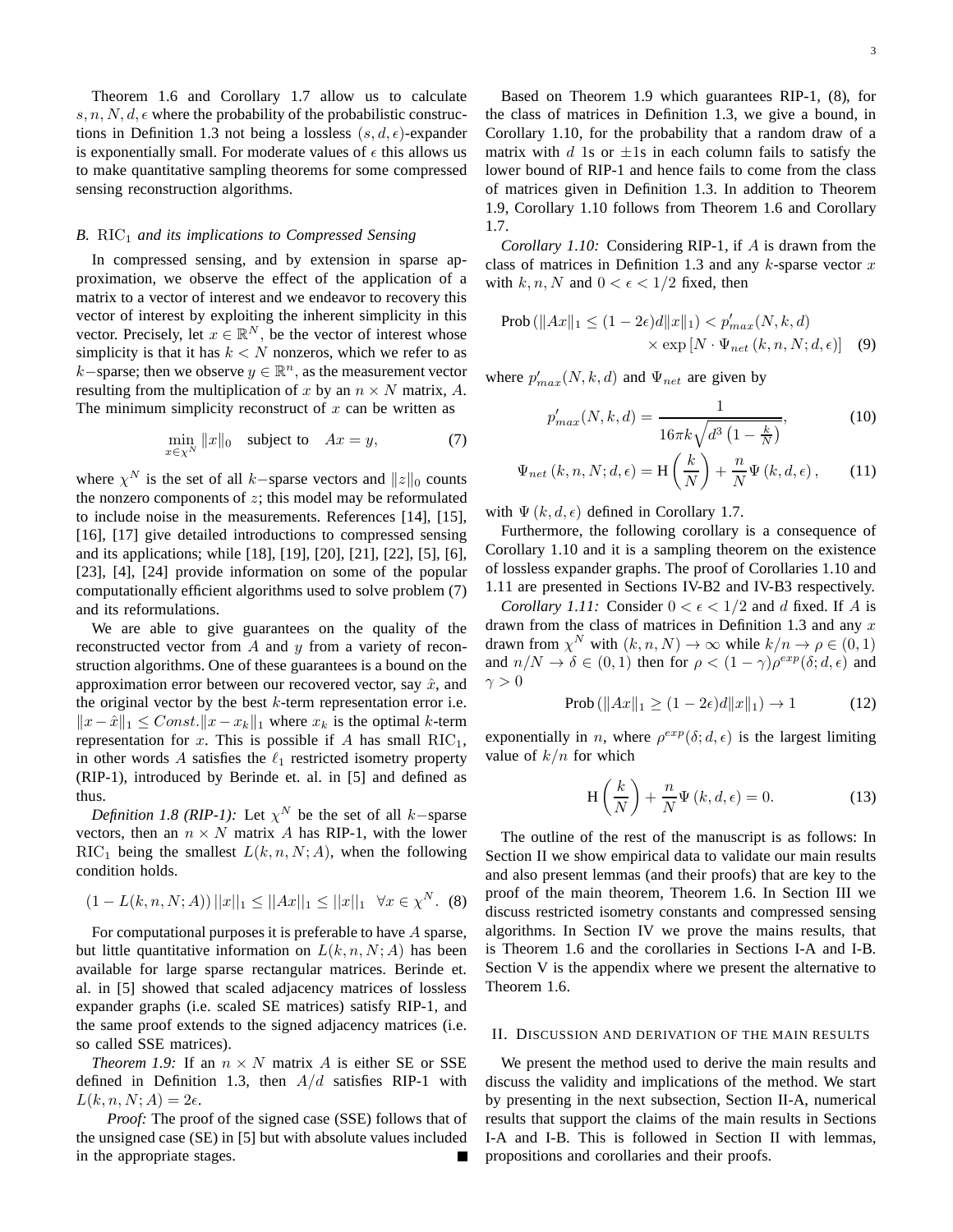## *A. Discussion on main results*

Theorem 1.6 gives a bound on the probability that the cardinality of a union of  $k$  sets each with  $d$  elements is less than  $a_k$ . Figure 2 shows plots of values of  $a_k$  (size of set of neighbors) for different  $k$  taken over 500 realizations (in blue), superimposed on these plots is the mean value of  $a_k$  (in red) and the  $\hat{a}_k$  in green. Similarly, Figure 3 also shows values of  $a_k/k$  (the graph expansion) also taken over 500 realizations.



Fig. 2. For fixed  $d = 8$  and  $n = 2^{10}$ , over 500 realizations we plot (in blue) the cardinalities of the index sets of nonzeros in a given number of set sizes,  $k$ . The dotted red curve is mean of the simulations and the green squares are the  $\hat{a}_k$ .



Fig. 3. For fixed  $d = 8$  and  $n = 2^{10}$ , over 500 realizations we plot (in blue) the graph expansion for a given input set size  $k$ . The dotted red curve is mean of the simulations and the green squares are the  $\hat{a}_k/k$ .

Theorem 1.6 also claims that the  $\hat{a}_s$  are the expected values of the cardinalities of the union of  $s$  sets. We given a brief proof sketch of its proof in Section II-B in terms of the maximum likelihood and empirical illustrate the accuracy of the result in Figure 4 where we show the relative error between  $\hat{a}_k$  and the mean values of the  $a_k, \bar{a}_k$ , realized over 500 runs, to be less than  $10^{-3}$ .

Figure 5 shows representative values of  $a_i$  from (5) for  $a_k := (1 - \epsilon) \hat{a}_k$  as a function of  $\epsilon$  for  $d = 8$ ,  $k = 2 \times 10^3$ , and  $n = 2^{20}$ . Each of the  $a_i$  decrease smoothly towards d,



Fig. 4. For fixed  $d = 8$  and  $n = 2^{10}$ , over 500 realizations the relative error between the mean values of  $a_k$  (referred to as  $\bar{a}_k$ ) and the  $\hat{a}_k$  from Equation (4) of Theorem 1.6.

but with  $a_i$  for smaller values if i varying less than for larger values of i.



Fig. 5. Values of  $a_i$  as a function of  $\epsilon \in [0,1)$  for  $a_k := (1 - \epsilon)\hat{a}_k$  with  $d = 8$ ,  $k = 2 \times 10^3$  and  $n = 2^{20}$ . For this choice of  $d, k, n$ there are twelve levels of dyadic splits resulting in  $a_i$  for  $i = 2^j$  for  $j = 0, \ldots, \lceil \log_2 k \rceil = 12$ . The highest curve corresponds to  $a_i$  for  $i = 2^{12}$ , the next highest curve corresponds to  $i = 2^{11}$ , and continuing in decreasing magnitude with decreasing subscript values.

For fixed  $0 < \epsilon < 1/2$  and for small but fixed d,  $\rho^{exp}(\delta; d, \epsilon)$ in Corollary 1.11 is a function of  $\delta$  for each d and  $\epsilon$ , is a phase transition function in the  $(\delta, \rho)$  plane. Below the curve of  $\rho^{exp}(\delta; d, \epsilon)$  the probability in (12) goes to one exponentially in  $n$  as the problem size grows. That is if  $A$ is drawn at random with d 1s or  $d \pm 1$ s in each column and having parameters  $(k, n, N)$  that fall below the curve of  $\rho^{exp}(\delta; d, \epsilon)$  then we say it is from the class of matrices in Definition 1.3 with probability approaching one exponentially in *n*. In terms of  $|\Gamma(X)|$  for  $X \subset U$  and  $|X| \leq k$ , Corollary 1.11 say that the probability  $|\Gamma(X)| \geq (1 - \epsilon)dk$  goes to one exponentially in  $n$  if the parameters of our graph lies in the region below  $\rho^{exp}(\delta; d, \epsilon)$ . This implies that if we draw a random bipartite graphs that has parameters in the region below the curve of  $\rho^{exp}(\delta; d, \epsilon)$  then with probability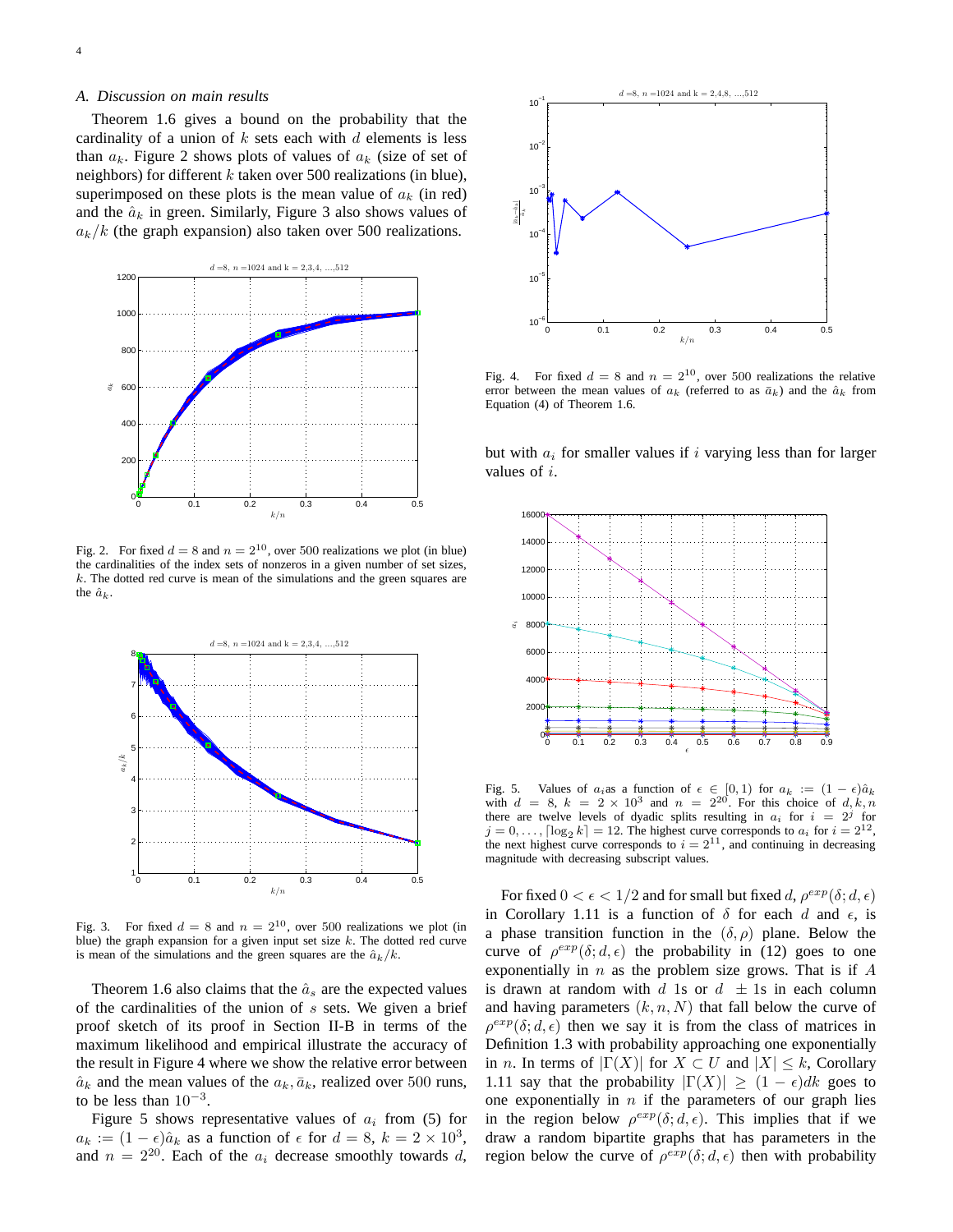approaching one exponentially in  $n$  that graph is a lossless  $(k, d, \epsilon)$ -expander. Figure 6 shows a plot of what  $\rho^{exp}(\delta; d, \epsilon)$ 



Fig. 6. Phase transition plots of  $\rho^{exp}(\delta; d, \epsilon)$  for fixed  $d = 8$  and  $\epsilon = 1/4$ with  $n$  varied.

converge to for different values of n with  $\epsilon$  and d fixed; Figure 7 shows a plot of what  $\rho^{exp}(\delta; d, \epsilon)$  converge to for different values of d with  $\epsilon$  and n fixed; while Figure 8 shows plots of what  $\rho^{exp}(\delta; d, \epsilon)$  converge to for different values of  $\epsilon$  with n and d fixed. It is interesting to note how increasing d increases the phase transition up to a point then it decreases the phase transition. Essentially beyond  $d = 16$  there is no gain in increasing  $d$ . This vindicates the use of small  $d$  in most of the numerical simulations involving the class of matrices considered here. Note the vanishing sparsity as the problem size  $(k, n, N)$  grows while d is fixed to a small value of 8. In their GPU implementation [8] Blanchard and Tanner observed that SSE with  $d = 7$  has a phase transition for numerous sparse approximation algorithms that is consistent with dense Gaussian matrices, but with dramatically faster implementation.



Fig. 7. Phase transition plots of  $\rho^{exp}(\delta; d, \epsilon)$  for fixed  $\epsilon = 1/6$  and  $n = 2^{10}$ with  $d$  varied.

As afore-stated Corollary 1.11 follows from Theorem 1.6, alternatively Corollary 1.11 can be arrived at based on probabilistic constructions of expander graphs given by Proposition 2.1 below. This proposition and its proof can be traced back to Pinsker in [25] but more recent proofs can be found in [6], [10].

*Proposition 2.1:* For any  $N/2 \ge k \ge 1$ ,  $\epsilon > 0$  there exists a lossless  $(k, d, \epsilon)$ -expander with

$$
d = \mathcal{O}(\log(N/k)/\epsilon)
$$
 and  $n = \mathcal{O}(k \log(N/k)/\epsilon^2)$ .



Fig. 8. Phase transition plots of  $\rho^{exp}(\delta; d, \epsilon)$  for fixed  $d = 8$  and  $n = 2^{10}$ with  $\epsilon$  varied.

To put our results in perspective, we compare them to the alternative construction in [6] which led to Corollary 2.2, whose proof is given in Section V-A of the Appendix. Figure 9 compares the phase transitions resulting from our construction to that presented in [6], but we must point out however, that the proof in [6] was not aimed for a tight bound.



Fig. 9. A comparison of  $\rho^{exp}$  in Theorem 1.6 to  $\rho_{bi}^{exp}$  of Corollary 2.2 derived using the construction based on Corollary 2.2.

*Corollary 2.2:* Consider a bipartite graph  $G(U, V, E)$  with left vertices  $|U| = N$ , right vertices  $|V| = n$  and left degree d. Fix  $0 < \epsilon < 1/2$  and d, as  $(k, n, N) \rightarrow \infty$  while  $k/n \rightarrow \rho \in$  $(0, 1)$  and  $n/N \to \delta \in (0, 1)$  then for  $\rho < (1 - \gamma) \rho_{bi}^{exp}(\delta; d, \epsilon)$ and  $\gamma > 0$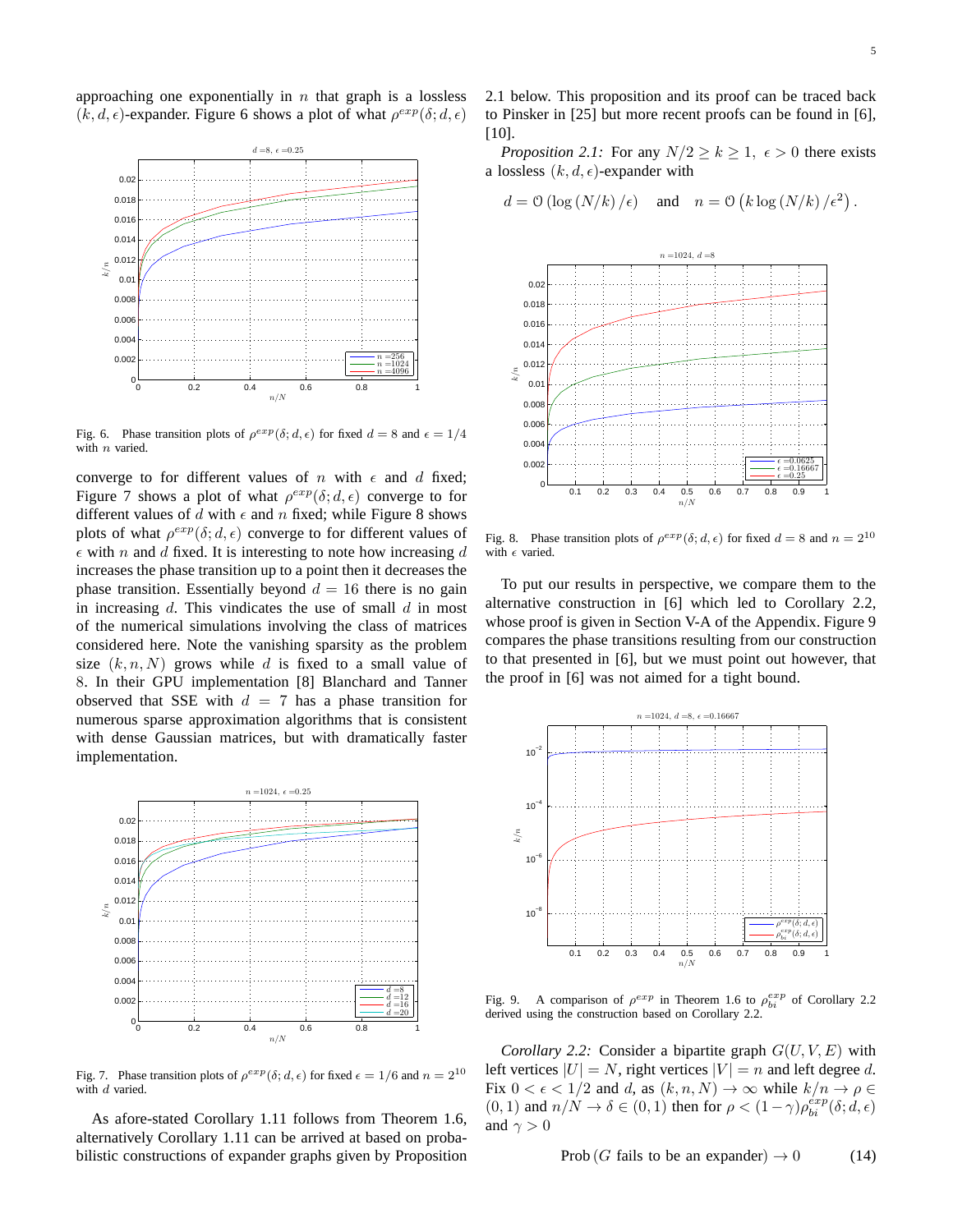exponentially in *n*, where  $\rho_{bi}^{exp}(\delta; d, \epsilon)$  is the largest limiting value of  $k/n$  for which

$$
\Psi(k, n, N; d, \epsilon) = 0 \tag{15}
$$

with  $\Psi(k, n, N; d, \epsilon) = H$  $k$ N  $\overline{\phantom{0}}$  $+\frac{dk}{l}$  $\frac{dk}{N}$ H ( $\epsilon$ ) +  $\frac{\epsilon dk}{N}$  log  $\left(\frac{dk}{n}\right)$ n  $\setminus$ .

## *B. Key Lemmas*

The following set of lemmas, propositions and corollaries form the building blocks of the proof of our main results to be presented in Section IV.

For one fixed set of columns of  $A$ , denoted  $A<sub>S</sub>$ , the probability in (1) can be understood as the cardinality of the unions of nonzeros in the columns. Our analysis of this probability follows from a nested unions of subsets using a *dyadic splitting* technique. Given a starting set of columns we recursively split the number of columns from this set and the resulting sets into two sets of cardinality of the ceiling and floor of the cardinality of their union until a level when the cardinalities are at most two. Resulting from this type of splitting is a binary tree where the size of each child is either the ceiling or the floor of the size of it's parent set. The probability of interest becomes a product of the probabilities involving all the children from the dyadic splitting of  $A_s$ .

The computation of the probability in (1) involves the computation of the probability of the cardinality of the intersection of two sets. This probability is given by Lemma 2.3 and Corollary 2.4 below.

*Lemma 2.3:* Let  $B_1, B_2 \subset [n]$  where  $|B_1| = b_1, |B_2| =$  $b_2$ ,  $B = B_1 \cup B_2$  and  $|B| = b$ . Also let  $B_1$  and  $B_2$  be drawn uniformly at random, independent of each other, and define  $P_n (b, b_1, b_2) := Prob(|B_1 \cap B_2| = b_1 + b_2 - b)$ , then

$$
\mathbf{P}_n (b, b_1, b_2) = {b_1 \choose b_1 + b_2 - b} {n - b_1 \choose b - b_1} {n \choose b_2}^{-1}.
$$
 (16)

*Proof:* Given  $B_1, B_2 \subset [n]$  where  $|B_1| = b_1$  and  $|B_2| = b_2$  are drawn uniformly at random, independent of each other, we calculate Prob ( $|B_1 \cap B_2| = z$ ) where  $z = b_1 + b_2 - b$ . Without loss of generality consider drawing  $B_1$  first, then the probability that the draw of  $B_2$  intersecting  $B_1$  will have cardinality z, i.e. Prob ( $|B_1 \cap B_2| = z$ ), is the size of the event of drawing  $B_2$  intersecting  $B_1$  by z divided by the size of the sample space of drawing  $B_2$  from [n], which are given by  $\binom{b_1}{z} \cdot \binom{n-b_1}{b_2-z}$  and  $\binom{n}{b_2}$  respectively. Rewriting the division as a product with the divisor raised to a negative power and replacing z by  $b_1 + b_2 - b$  gives (16).

*Corollary 2.4:* If two sets,  $B_1, B_2 \subset [n]$  are drawn uniformly at random, independent of each other, and  $B = B_1 \cup B_2$ 

Prob 
$$
(|B| = b) = P_n (b, b_1, b_2) \times
$$
  
Prob  $(|B_1| = b_1) \cdot$ Prob  $(|B_2| = b_2)$  (17)

*Proof:* Prob ( $|B| = b$ ) = Prob ( $|B_1 \cup B_2| = b$ ) by definition. As a consequence of the inclusion-exclusion principle

Prob 
$$
(|B_1 \cup B_2| = b)
$$
 = Prob  $(|B_1 \cap B_2| = b_1 + b_2 - b)$   
× Prob  $(|B_1| = b_1)$  · Prob  $(|B_2| = b_2)$ . (18)

We use Lemma 2.3 to replace Prob  $(|B_1 \cap B_2| = b_1 + b_2 - b)$ in (18) by  $P_n (b, b_1, b_2)$  leading to the required result.

In the binary tree resulting from our dyadic splitting scheme the number of columns in the two children of a parent node is the ceiling and the floor of half of the number of columns of the parent node. At each level of the split the number of columns of the children of that level differ by one. The enumeration of these two quantities at each level of the splitting process is necessary in the computation of the probability of (1). We state and prove what we refer to a *dyadic splitting lemma*, Lemma 2.5, which we later use to enumerate these two quantities - the sizes (number of columns) of the children and the number of children with a given size at each level of the split.

*Lemma 2.5:* Let S be an index set of cardinality s. For any level j of the dyadic splitting,  $j = 0, \ldots, \lceil \log_2 s \rceil - 1$ , the set  $S$  is decomposed into disjoint sets each having cardinality  $Q_j = \left[\frac{s}{2^j}\right]$  or  $R_j = Q_j - 1$ . Let  $q_j$  sets have cardinality  $Q_j$ and  $r_j$  sets have cardinality  $R_j$ , then

$$
q_j = s - 2^j \cdot \left[ \frac{s}{2^j} \right] + 2^j
$$
, and  $r_j = 2^j - q_j$ . (19)

*Proof:* At every node on the binary tree the children have either of two sizes (number of columns) of the floor and ceiling of half the sizes of there parents and these sizes differ at most by 1, that is at level  $j$  of the splitting we have at most 2 different sizes. We define these sizes,  $Q_j$  and  $R_j$ , in terms of two arbitrary integers,  $m_1$  and  $m_2$ , as follows.

$$
Q_j = \frac{s}{2^j} + \frac{m_1}{2^j} \quad \text{and} \quad R_j = \frac{s}{2^j} + \frac{m_2}{2^j}.
$$
 (20)

Because of the nature of our splitting scheme we have  $R_j =$  $Q_j - 1$  which implies that  $m_1$  and  $m_2$  must satisfy the relation

$$
\frac{m_1 - m_2}{2^j} = 1.
$$
 (21)

Now let  $q_i$  and  $r_j$  be the number of children with  $Q_i$  and  $R_j$ number of columns respectively. Therefore,

$$
q_j + r_j = 2^j. \tag{22}
$$

At each level  $j$  of the splitting the following condition must be satisfied

$$
q_j \cdot Q_j + r_j \cdot R_j = s. \tag{23}
$$

To find  $m_1$ ,  $m_2$ ,  $q_j$  and  $r_j$ , from (20) we substitute for  $Q_j$ and  $R_i$  in (23) to have

$$
q_j \cdot \left(\frac{s}{2^j} + \frac{m_1}{2^j}\right) + r_j \cdot \left(\frac{s}{2^j} + \frac{m_2}{2^j}\right) = s,\tag{24}
$$

$$
2^{-j}q_j s + 2^{-j}q_j m_1 + 2^{-j}r_j s + 2^{-j}r_j m_2 = s,
$$
 (25)  

$$
2^{-j} (q_j + r_j) s + 2^{-j} (q_j m_1 + r_j m_2) = s,
$$
 (26)

$$
(20)
$$
  

$$
s + 2^{-j} (q_j m_1 + r_j m_2) = s,
$$
 (27)

$$
q_j m_1 + r_j m_2 = 0. \t(28)
$$

We expanded the brackets from (24) to (25) and simplified from (25) to (26). We simplify the first term of (26) using (22) to get (27) and we simplified this to get (28).

Equation (21) yields

$$
m_1 = m_2 + 2^j. \t\t(29)
$$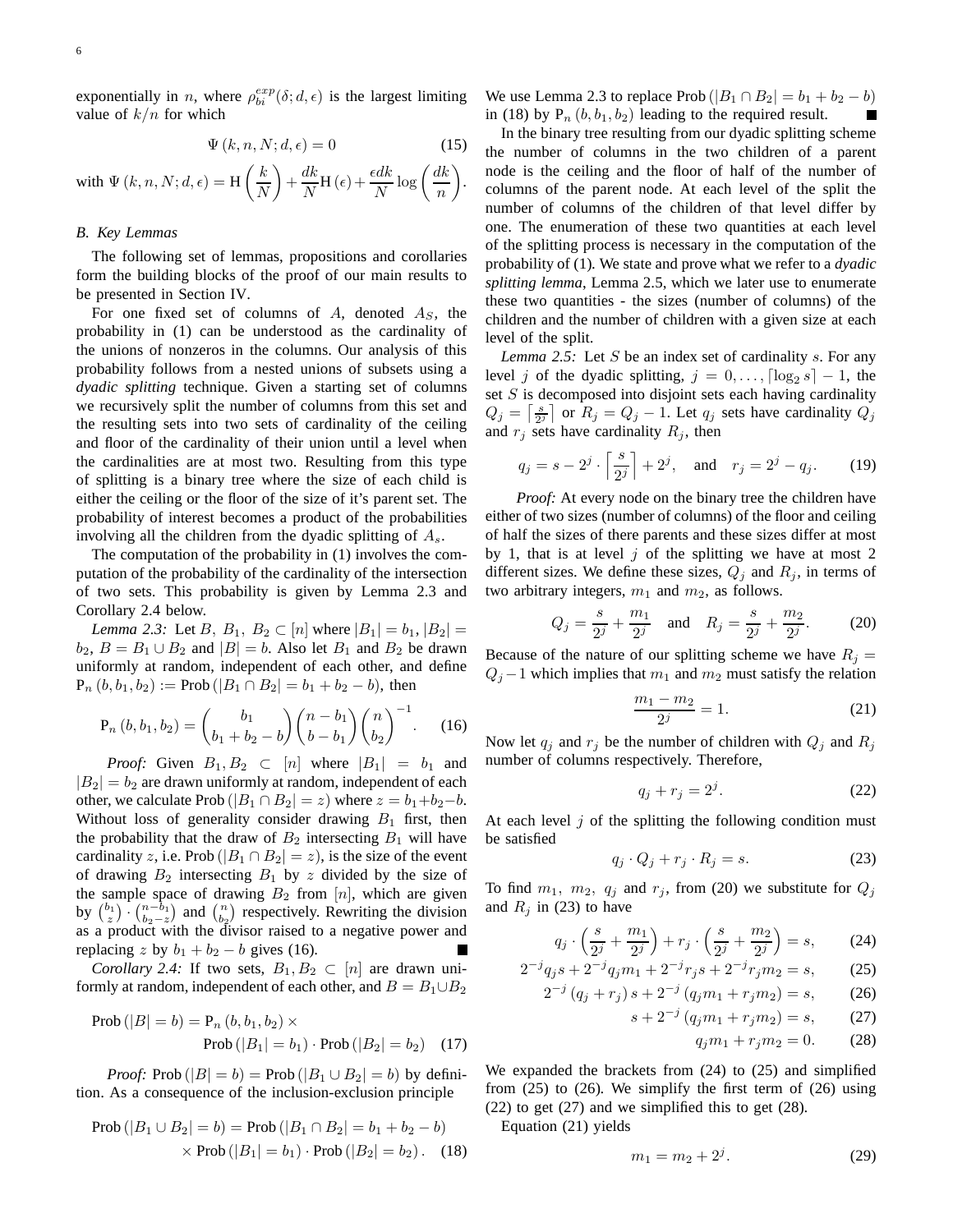Substituting this in (28) yields

$$
q_j(m_2 + 2^j) + r_j m_2 = 0,
$$
\n(30)

$$
(q_j + r_j) m_2 + 2^j q_j = 0,
$$
\n(31)

$$
2^{j} (q_j + m_2) = 0.
$$
 (32)

From (30) to (31) we expanded the brackets and rearranged the terms and used  $(22)$  to simplify to  $(32)$ . Using  $(32)$  and (29) respectively we have

$$
m_2 = -q_j
$$
 and  $m_1 = 2^j - q_j = r_j$ . (33)

Substituting this in (20) we have

$$
Q_j = \frac{s - q_j}{2^j} + 1 \quad \text{and} \quad R_j = \frac{s - q_j}{2^j}.
$$
 (34)

Equating this value of  $Q_j$  to its defined value in the statement of the lemma gives

$$
\frac{s-q_j}{2^j} + 1 = \left\lceil \frac{s}{2^j} \right\rceil \quad \Rightarrow \quad q_j = s - 2^j \cdot \left\lceil \frac{s}{2^j} \right\rceil + 2^j. \tag{35}
$$

Therefore, from (33) we use (35) to have

$$
r_j = 2^j - q_j \quad \Rightarrow \quad r_j = 2^j \cdot \left\lceil \frac{s}{2^j} \right\rceil - s,\tag{36}
$$

which concludes the proof.

The bound in (1) is derived using a large deviation analysis of the nested probabilities which follow from the dyadic splitting in Corollary 2.4. The large deviation analysis of (16) at each stage involves its large deviation exponent  $\psi_n(\cdot)$ , which follows from Stirling's inequality bounds on the combinatorial product of (16). Lemma 2.6 establishes a few properties of  $\psi_n(\cdot)$  while Lemma 2.7 shows how the various  $\psi_n(\cdot)$ 's at a given dyadic splitting level can be combined into a relatively simple expression.

*Lemma 2.6:* Define

$$
\psi_n(x, y, z) := y \cdot \mathbf{H}\left(\frac{x-z}{y}\right) + (n - y) \cdot \mathbf{H}\left(\frac{x-y}{n-y}\right)
$$

$$
- n \cdot \mathbf{H}\left(\frac{z}{n}\right), \quad (37)
$$

then for  $n > x > y$  we have that

for 
$$
y > z
$$
  $\psi_n(x, y, y) \le \psi_n(x, y, z) \le \psi_n(x, z, z)$ ; (38)

$$
\text{for } x > z \quad \psi_n(x, y, y) > \psi_n(z, y, y); \tag{39}
$$

for 
$$
1/2 < \alpha \le 1
$$
  $\psi_n(x, y, y) < \psi_n(\alpha x, \alpha y, \alpha y)$ . (40)

*Proof:* We start with Property (38) and first show that the left inequality holds. If we substitute y for z in (37) with  $y > z$ we reduce the first and last terms of (37) while we increase the middle term of (37) which makes  $\psi_n(x, y, y) \leq \psi_n(x, y, z)$ . For second inequality we replace y by z in (37) with  $y > z$ we increase the first and the last terms of (37) and reduce the middle term which makes  $\psi_n(x, y, z) \leq \psi_n(x, z, z)$ . This concludes the proof for (38).

Property (39) states that for fixed y,  $\psi_n(x, y, y)$  is monotonically increasing in its first argument. To prove (39) we use the condition  $n > x > y$  to ensure that H(p) increases monotonically with  $p$ , which implies that the first and last terms of  $(37)$  increase with x for fixed y while the second term remains constant.

Property (40) means that  $\psi_n(x, y, y)$  is monotonically decreasing in x and y. For the proof we show that for  $1/2 < \alpha \leq$ 1 the difference  $\psi_n(\alpha x, \alpha y, \alpha y) - \psi_n(x, y, y) > 0$ . Using (37) we write out clearly what the difference,  $\psi_n(\alpha x, \alpha y, \alpha y)$  –  $\psi_n(x, y, y)$ , is as follows.

$$
\alpha y \text{H} \left( \frac{\alpha x - \alpha y}{\alpha y} \right) + (n - \alpha y) \text{H} \left( \frac{\alpha x - \alpha y}{n - \alpha y} \right) - n \text{H} \left( \frac{\alpha y}{n} \right)
$$
  

$$
- y \text{H} \left( \frac{x - y}{y} \right) - (n - y) \text{H} \left( \frac{x - y}{n - y} \right) + n \text{H} \left( \frac{y}{n} \right) \qquad (41)
$$
  

$$
= \alpha y \text{H} \left( \frac{x - y}{y} \right) + n \text{H} \left( \frac{\alpha x - \alpha y}{n - \alpha y} \right) - \alpha y \text{H} \left( \frac{\alpha x - \alpha y}{n - \alpha y} \right)
$$
  

$$
- n \text{H} \left( \frac{\alpha y}{n} \right) - y \text{H} \left( \frac{x - y}{y} \right) - n \text{H} \left( \frac{x - y}{n - y} \right)
$$
  

$$
+ y \text{H} \left( \frac{x - y}{n - y} \right) + n \text{H} \left( \frac{y}{n} \right) \qquad (42)
$$
  

$$
= \alpha y \text{H} \left( \frac{x - y}{y} \right) - \alpha y \text{H} \left( \frac{\alpha x - \alpha y}{n - \alpha y} \right) - y \text{H} \left( \frac{x - y}{y} \right)
$$
  

$$
+ y \text{H} \left( \frac{x - y}{n - y} \right) + n \text{H} \left( \frac{y}{n} \right) - n \text{H} \left( \frac{\alpha y}{n} \right)
$$
  

$$
+ n \text{H} \left( \frac{\alpha x - \alpha y}{n - \alpha y} \right) - n \text{H} \left( \frac{x - y}{n - y} \right) \qquad (43)
$$

From (41) to (42) we expanded brackets and simplified, while from (42) to (43) we rearranged the terms for easy comparison.

Again  $n > x > y$  ensures that the arguments of H(·) are strictly less than half and  $H(p)$  increases monotonically with  $p$ . In (43) the difference of the first two terms in the first row is positive while the difference of the second two terms is negative. However, the whole sum of the first four terms is negative but very close to zero when  $\alpha$  is close to one which is the regime that we will be considering. The difference of the last two terms in the second row is positive while the difference of the terms on bottom row is negative but due to the concavity and steepness of the Shannon entropy function the first positive difference is larger hence the sum of last four terms is positive. Since we can write  $n = cy$  with  $c > 1$  being an arbitrarily constant, then the positive sum in the second four terms dominates the negative sum in the first four terms. This gives the required results and hence concludes this proof and the proof of Lemma 2.6.

*Lemma 2.7:* Given  $\psi_n(\cdot)$  as defined in (37) then the following bound holds.

$$
\sum_{j=0}^{\lceil \log_2(s) \rceil - 2} \left[ q_j \cdot \psi_n \left( a_{Q_j}, a_{\lceil \frac{Q_j}{2} \rceil}, a_{\lfloor \frac{Q_j}{2} \rfloor} \right) + \right.
$$
  

$$
r_j \cdot \psi_n \left( a_{R_j}, a_{\lceil \frac{R_j}{2} \rceil}, a_{\lfloor \frac{R_j}{2} \rfloor} \right) \right] + q_{\lceil \log_2(s) \rceil - 1} \cdot \psi_n(a_2, d, d)
$$
  

$$
\leq \sum_{j=0}^{\lceil \log_2(s) \rceil - 1} 2^j \cdot \psi_n \left( a_{Q_j}, a_{\lfloor \frac{R_j}{2} \rfloor}, a_{\lfloor \frac{R_j}{2} \rfloor} \right), \tag{44}
$$

where  $a_{R[\log_2(s)]-1} = d$ .

*Proof:* The quantity inside the left hand side summation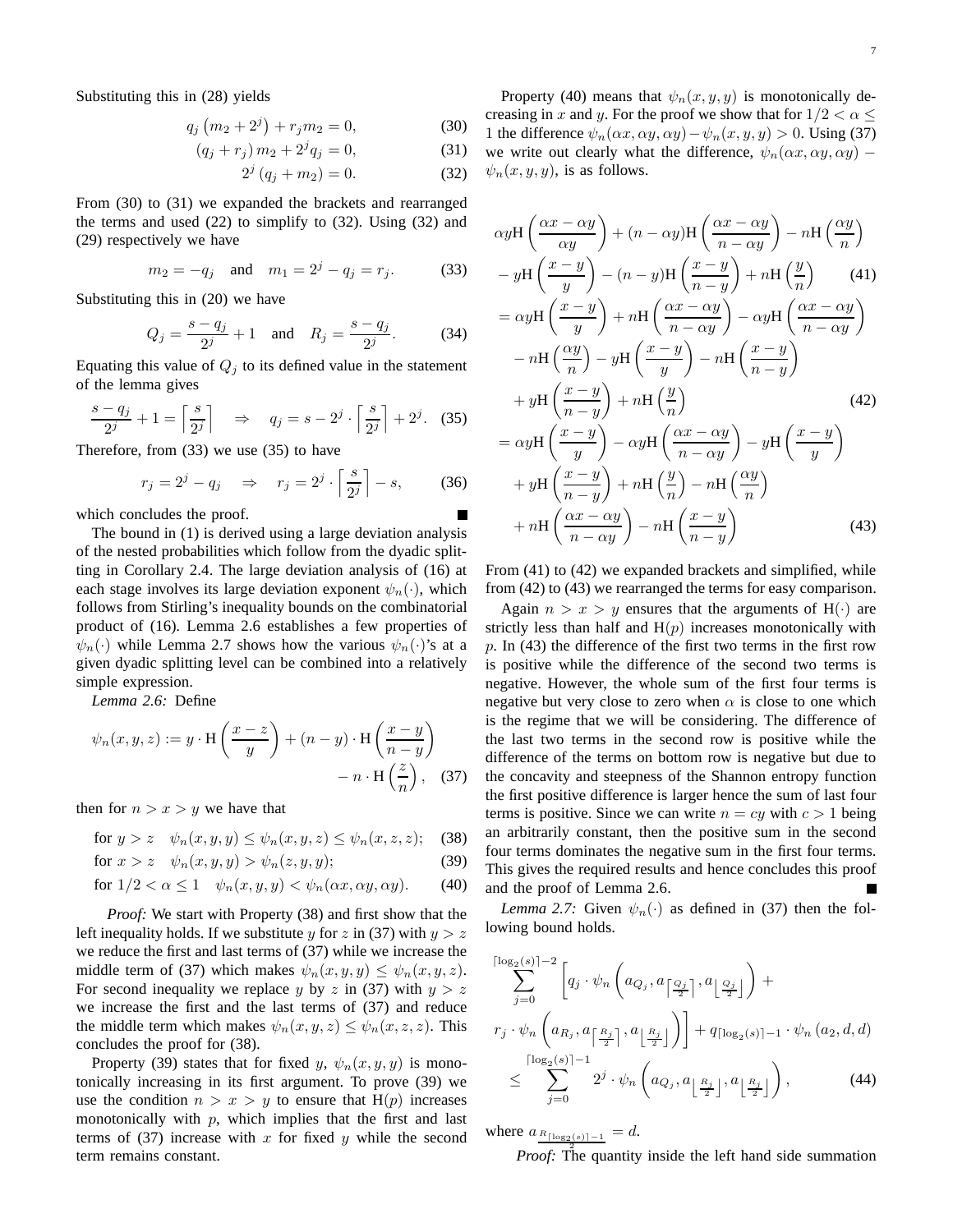in (44), i.e.

$$
q_j \cdot \psi_n\left(a_{Q_j}, a_{\left\lceil \frac{Q_j}{2} \right\rceil}, a_{\left\lfloor \frac{Q_j}{2} \right\rfloor}\right) + r_j \cdot \psi_n\left(a_{R_j}, a_{\left\lceil \frac{R_j}{2} \right\rceil}, a_{\left\lfloor \frac{R_j}{2} \right\rfloor}\right), \quad (45)
$$

is equal to the following if we replace  $q_i$  and  $r_j$  by their values given in Lemma 2.5.

$$
\left(s - 2^{j} \left\lceil \frac{s}{2^{j}} \right\rceil + 2^{j}\right) \cdot \psi_{n} \left(a_{Q_{j}}, a_{\left\lceil \frac{Q_{j}}{2} \right\rceil}, a_{\left\lfloor \frac{Q_{j}}{2} \right\rfloor}\right)
$$
\n
$$
(46)
$$

$$
+\left(2^{j}\left|\frac{s}{2^{j}}\right|-s\right)\cdot\psi_{n}\left(a_{R_{j}},a_{\left\lceil\frac{R_{j}}{2}\right\rceil},a_{\left\lfloor\frac{R_{j}}{2}\right\rfloor}\right) <\left(s-2^{j}\left\lceil\frac{s}{2^{j}}\right\rceil+2^{j}\right)\cdot\psi_{n}\left(a_{Q_{j}},a_{\left\lfloor\frac{Q_{j}}{2}\right\rfloor},a_{\left\lfloor\frac{Q_{j}}{2}\right\rfloor}\right)
$$
(47)  

$$
+\left(2^{j}\left\lceil\frac{s}{2^{j}}\right\rceil-s\right)\cdot\psi_{n}\left(a_{R_{j}},a_{\left\lfloor\frac{R_{j}}{2}\right\rfloor},a_{\left\lfloor\frac{R_{j}}{2}\right\rfloor}\right).
$$

$$
+\left(2^{j}\left|\frac{3}{2^{j}}\right|-s\right)\cdot\psi_{n}\left(a_{R_{j}},a_{\left[\frac{R_{j}}{2}\right]},a_{\left[\frac{R_{j}}{2}\right]}\right).
$$

$$
<\left(s-2^{j}\left[\frac{s}{2^{j}}\right]+2^{j}\right)\cdot\psi_{n}\left(a_{Q_{j}},a_{\left[\frac{R_{j}}{2}\right]},a_{\left[\frac{R_{j}}{2}\right]}\right)
$$
(48)
$$
\left(\psi_{n}\left(\frac{s}{2},\frac{s}{2}\right)\right)
$$

$$
+\left(2^{j}\left[\frac{s}{2^{j}}\right]-s\right)\cdot\psi_{n}\left(a_{R_{j}},a_{\left[\frac{R_{j}}{2}\right]},a_{\left[\frac{R_{j}}{2}\right]}\right).
$$

$$
<\left(s-2^{j}\left[\frac{s}{2^{j}}\right]+2^{j}\right)\cdot\psi_{n}\left(a_{Q_{j}},a_{\left[\frac{R_{j}}{2}\right]},a_{\left[\frac{R_{j}}{2}\right]}\right) \quad (49)
$$

$$
+\left(2^{j}\left[\frac{s}{2^{j}}\right]-s\right)\cdot\psi_{n}\left(a_{Q_{j}},a_{\left[\frac{R_{j}}{2}\right]},a_{\left[\frac{R_{j}}{2}\right]}\right).
$$

$$
=2^{j}\cdot\psi_{n}\left(a_{Q_{j}},a_{\left[\frac{R_{j}}{2}\right]},a_{\left[\frac{R_{j}}{2}\right]}\right).
$$
(50)

From (46) to (47) we upper bounded  $\psi_n$  $\sqrt{ }$  $a_{Q_j}, a_{\left\lceil\frac{Q_j}{2}\right\rceil}, a_{\left\lceil\frac{Q_j}{2}\right\rceil}$ 2 2  $\overline{\phantom{0}}$ by  $\psi_n$  $\sqrt{ }$  $a_{Q_j}, a_{\left \lfloor{\frac{Q_j}{2}}\right \rfloor}, a_{\left \lfloor{\frac{Q_j}{2}}\right \rfloor}$ 2  $\begin{array}{c} \hline \end{array}$  $\overline{ }$ and  $\psi_n$  $\sqrt{ }$  $a_{R_j}, a_{\left\lceil\frac{R_j}{2}\right\rceil}, a_{\left\lfloor\frac{R_j}{2}\right\rfloor}$  $\overline{ }$ by  $\psi_n$  $\sum$  $a_{R_j}, a_{\left\lfloor \frac{R_j}{2} \right\rfloor}, a_{\left\lfloor \frac{R_j}{2} \right\rfloor}$ using (38) of Lemma 2.6. We then upper bounded  $\begin{array}{c} \hline \end{array}$  $\left\langle \right\rangle$  $\psi_n$ 7  $a_{Q_j}, a_{\left \lfloor{\frac{Q_j}{2}}\right \rfloor}, a_{\left \lfloor{\frac{Q_j}{2}}\right \rfloor}$  $\setminus$ by  $\psi_n$  $\sqrt{ }$  $a_{Q_j}, a_{\left \lfloor \frac{R_j}{2} \right \rfloor}, a_{\left \lfloor \frac{R_j}{2} \right \rfloor}$  $\setminus$ , from  $(47)$  to  $(48)$ , again using  $(38)$  of Lemma 2.6. From (48) to (49), using (39) of Lemma 2.6, we bounded  $\psi_n$  $\gamma$  $a_{R_j}, a_{\left\lfloor \frac{R_j}{2} \right\rfloor}, a_{\left\lfloor \frac{R_j}{2} \right\rfloor}$ Í. by  $\psi_n$  $\sqrt{ }$  $a_{Q_j}, a_{\left \lfloor \frac{R_j}{2} \right \rfloor}, a_{\left \lfloor \frac{R_j}{2} \right \rfloor}$  $\setminus$ . For the final step from  $(49)$  to  $(50)$  we factored out  $\psi_n$  $\sqrt{ }$  $a_{Q_j}, a_{\left \lfloor \frac{R_j}{2} \right \rfloor}, a_{\left \lfloor \frac{R_j}{2} \right \rfloor}$  $\setminus$ and then simplified.

Using  $q_{\lceil \log_2(s) \rceil - 1} + r_{\lceil \log_2(s) \rceil - 1} = 2^{\lceil \log_2(s) \rceil - 1}$  we bound  $q_{\lceil \log_2(s) \rceil - 1}$  by  $2^{\lceil \log_2(s) \rceil - 1}$ . Then we add this to the summation of (49) for  $j = 0, \ldots, \lceil \log_2(s) \rceil - 2$  establishing the bound of Lemma 2.7.

Now we state and prove a lemma about the quantities  $a_i$ . During the proof we will make a statement about the  $a_i$ using their expected values  $\hat{a}_i$  which follows from a maximum likelihood analogy.

*Lemma 2.8:* The problem

$$
\max_{a_s, ..., a_2} \sum_{i=1}^{\lceil s/2 \rceil} \frac{s}{2i} \cdot \psi_n(a_{2i}, a_i, a_i)
$$
 (51)

has a global maximum and the maximum occurs at the

expected values of the  $a_i$ ,  $\hat{a}_i$  given by

$$
\hat{a}_{2i} = \hat{a}_i \left( 2 - \frac{\hat{a}_i}{n} \right)
$$
 for  $i = 1, 2, 4, ..., \lceil s/2 \rceil$ , (52)

which are a solution of the following polynomial system.

$$
a_{\lceil s/2 \rceil}^2 - 2na_{\lceil s/2 \rceil} + na_s = 0,
$$
  
\n
$$
a_{2i}^3 - 2a_i a_{2i}^2 + 2a_i^2 a_{2i} - a_i^2 a_{4i} = 0,
$$
  
\nfor  $i = 1, 2, ..., \lceil s/4 \rceil$ , (53)

where  $a_1 = d$ . If  $a_s$  is constrained to be less than  $\hat{a}_s$ , then there is a different global maximum, instead the  $a_i$  satisfy the following system

$$
a_{2i}^3 - 2a_i a_{2i}^2 + 2a_i^2 a_{2i} - a_i^2 a_{4i} = 0,
$$
  
for  $i = 1, 2, 4, ..., [s/4]$ , (54)

again with  $a_1 = d$ .

*Proof:* Define

$$
\widetilde{\Psi}_n (a_s, \dots, a_2, d) := \sum_{i=1}^{\lceil s/2 \rceil} \frac{s}{2i} \cdot \psi_n (a_{2i}, a_i, a_i).
$$
 (55)

Using the definition of  $\psi_n(\cdot)$  in (37) we therefore have

$$
\widetilde{\Psi}_n (a_s, \dots, a_2, d) = \sum_{i=1}^{\lceil s/2 \rceil} \frac{s}{2i} \cdot \left[ a_i \cdot \mathbf{H} \left( \frac{a_{2i} - a_i}{a_i} \right) + \left( n - a_i \right) \cdot \mathbf{H} \left( \frac{a_{2i} - a_i}{n - a_i} \right) - n \cdot \mathbf{H} \left( \frac{a_i}{n} \right) \right].
$$
 (56)

The gradient of  $\tilde{\Psi}_n(a_s, \ldots, a_2, d)$ ,  $\nabla \tilde{\Psi}_n(a_s, \ldots, a_2, d)$  is given by

$$
\left(\log\left[\frac{\left(2a_{\lceil s/2\rceil}-a_s\right)(n-a_s)}{\left(a_s-a_{\lceil s/2\rceil}\right)^2}\right],\right.\right)
$$
\n
$$
\frac{s}{2i} \cdot \log\left[\frac{a_{2i}\left(a_{4i}-a_{2i}\right)\left(2a_i-a_{2i}\right)}{\left(2a_{2i}-a_{4i}\right)\left(a_{2i}-a_i\right)^2}\right]\right)^T
$$
\nfor  $i = 1, 2, 4, \ldots, \lceil s/4 \rceil$ , (57)

where  $v^T$  is the transpose of the vector v. Obtaining the critical points by solving  $\nabla \Psi_n(a_s, \dots, a_2, d) = 0$  leads to the polynomial system (53).

The Hessian,  $\nabla^2 \Psi_n(a_s, \ldots, a_2, d)$  at these optimal  $a_i$ which are the solutions to the polynomial system (53) is negative definite which implies that this unique critical point is a global maximum point. Let the solution of the system be the  $\hat{a}_i$  then they satisfy a recurrence formula (52) which is equivalent to their expected values as explained in the paragraph that follows.

We estimate the uniformly distributed parameter relating  $a_{2i}$ to  $a_i$ . The best estimator of this parameter is the maximum likelihood estimator which we calculate from the maximum log-likelihood estimator (MLE). The summation of the  $\psi_n(\cdot)$ is the logarithm of the join density functions for the  $a_{2i}$ . The MLE is obtained by maximizing this summation and it corresponds to the expected log-likelihood. Therefore, the parameters given implicitly by (52) are the expected loglikelihood which implies that the values of the  $\hat{a}_j$  in (52) are the expected values of the  $a_i$ .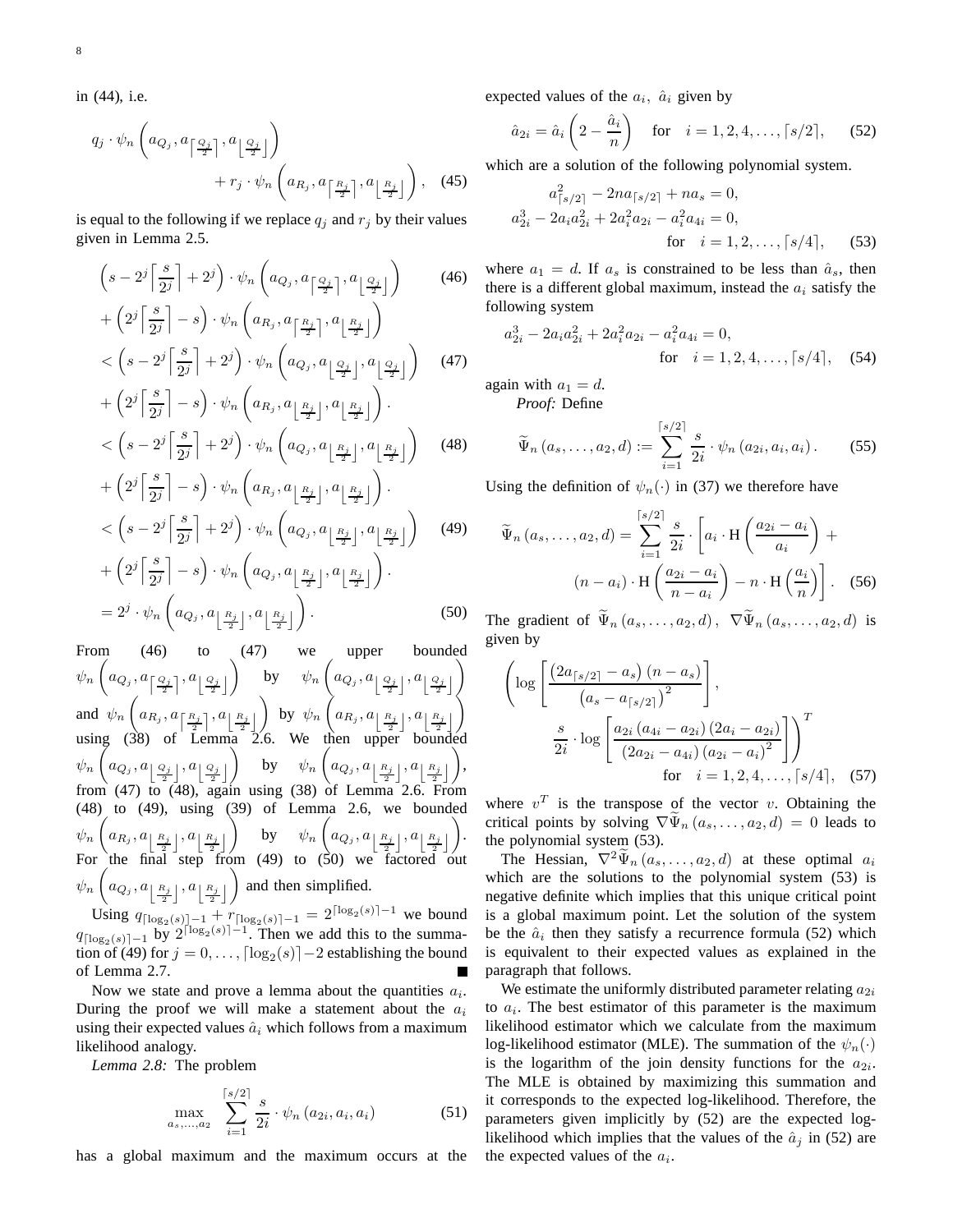If we restrict  $a_s$  to take a fixed value, then  $\nabla \Psi_n (a_s, \dots, a_2, d)$  is given by

$$
\left(\frac{s}{2i} \cdot \log \left[\frac{a_{2i} (a_{4i} - a_{2i}) (2a_i - a_{2i})}{(2a_{2i} - a_{4i}) (a_{2i} - a_i)^2}\right]\right)^T
$$
  
for  $i = 1, 2, 4, ..., [s/4]$ . (58)

Obtaining the critical points by solving  $\nabla \Psi_n (a_s, \dots, a_2, d) =$ 0 leads to the polynomial system (54).

Given  $a_s$ , the Hessian,  $\nabla^2 \tilde{\Psi}_n(a_s, \ldots, a_2, d)$  at these optimal  $a_i$  which are the solutions to the polynomial system (54) is negative definite which implies that this unique critical point is a global maximum; this case differs from a maximum likelihood estimation because of the extra constraint of fixing  $a_s$ .

The dyadic splitting technique we employ requires greater care of the polynomial term in the large deviation bound of  $P_n(x, y, z)$  in (16); Lemma 2.10 establishes the polynomial term.

*Definition 2.9:*  $P_n(x, y, z)$  defined in (16) satisfies the upper bound

$$
P_n(x, y, z) \le \pi(x, y, z) \exp(\psi_n(x, y, z)) \tag{59}
$$

with bounds of  $\pi(x, y, z)$  given in Lemma 2.10.

*Lemma 2.10:* For  $\pi(x, y, z)$  and  $P_n(x, y, z)$  given by (59) and (16) respectively, if  $\{y, z\} < x < y + z$ ,  $\pi(x, y, z)$  is given by

$$
\left(\frac{5}{4}\right)^4 \left[\frac{yz(n-y)(n-z)}{2\pi n(y+z-x)(x-y)(x-z)(n-x)}\right]^{\frac{1}{2}}, \quad (60)
$$

otherwise  $\pi(x, y, z)$  has the following cases.

$$
\left(\frac{5}{4}\right)^3 \left[\frac{y(n-z)}{n(y-z)}\right]^{\frac{1}{2}} \quad \text{if} \quad x=y>z; \qquad (61)
$$

$$
\left(\frac{5}{4}\right)^3 \left[\frac{(n-y)(n-z)}{n(n-y-z)}\right]^{\frac{1}{2}} \quad \text{if} \quad x=y+z; \qquad (62)
$$

$$
\left(\frac{5}{4}\right)^2 \left[\frac{2\pi z(n-z)}{n}\right]^{\frac{1}{2}} \quad \text{if} \quad x=y=z. \tag{63}
$$

*Proof:* The Stirling's inequality below would be used in this proof and other proofs to follow.

$$
\frac{16}{25} \left(2\pi p(1-p)N\right)^{-\frac{1}{2}} e^{N \mathcal{H}(p)} \le \binom{N}{Np} \\
\le \frac{5}{4} \left(2\pi p(1-p)N\right)^{-\frac{1}{2}} e^{N \mathcal{H}(p)}, \quad (64)
$$

where  $H(p) = -p \log(p) - (1 - p) \log(1 - p)$  is the Shannon entropy function for base e logarithms.

From Definition 2.9 the quantity  $\pi(x, y, z)$  is the polynomial portion of the large deviation upper bound. Within this proof we express this by

$$
\pi(x, y, z) = poly\left[ \binom{y}{y + z - x} \binom{n - y}{x - y} \binom{n}{z}^{-1} \right].
$$
 (65)

We derive the upper bound  $\pi(x, y, z)$  using the Stirling's inequality. The right inequality of (64) is used to upper bound

 $\left(\begin{matrix} y \\ y+z-x \end{matrix}\right)$  and  $\left(\begin{matrix} n-y \\ x-y \end{matrix}\right)$  and the left inequality of (64) is used to lower bound  $\binom{n}{z}$ . If  $\{y, z\} < x < y + z$  the bound is well defined and simplifies to (60).

If  $x = y > z$  (60) is undefined; however, substituting y for x in (65) gives  $\begin{pmatrix} y \\ y+z-x \end{pmatrix} = \begin{pmatrix} y \\ z \end{pmatrix}$  and  $\begin{pmatrix} n-y \\ x-y \end{pmatrix} = \begin{pmatrix} n-y \\ 0 \end{pmatrix} = 1$ . We upper bound the product  $\binom{y}{z} \binom{n}{z}^{-1}$  using the right inequality in (64) to bound  $\begin{pmatrix} y \\ z \end{pmatrix}$  from above and the left inequality in (64) to bound from below  $\binom{n}{z}$ . The resulting polynomial part of the product simplifies to (61).

If  $x = y + z$ , then  $\begin{pmatrix} y \\ y+z-x \end{pmatrix} = \begin{pmatrix} y \\ 0 \end{pmatrix} = 1$  and  $\begin{pmatrix} n-y \\ x-y \end{pmatrix} =$  $\binom{n-y}{z-1}$ . As above, we upper bound the product of  $\binom{n-y}{x-y}$  and  $\binom{n}{z}^{-1}$  using (64) and simplify the polynomial part of this product to get (62). If instead  $x = y = z$ , then  $\begin{pmatrix} y \\ y+z-x \end{pmatrix} = \begin{pmatrix} y \\ 0 \end{pmatrix}$ and  $\binom{n-y}{x-y} = \binom{n-y}{0}$  both of which equal 1. Therefore the bound only involves  $\binom{n}{z}^{-1}$  which we bound using (64) and the resulting polynomial part simplifies to (63).

*Corollary 2.11:* If  $n > 2y$ , then  $\pi(y, y, y)$  is monotonically increasing in  $y$ .

*Proof:* If  $n > 2y$ , (63) implies that  $\pi(y, y, y)$  is proportional to  $\sqrt{y}$ , i.e.  $\pi(y, y, y) = c\sqrt{y}$ , with  $c > 0$  and  $c\sqrt{y}$  is monotonic in  $y$ .

## III. RESTRICTED ISOMETRY CONSTANTS AND COMPRESSED SENSING ALGORITHMS

Here we introduce  $\mathrm{RIC}_2$  and briefly discuss the implications of  $\mathrm{RIC}_1$  and  $\mathrm{RIC}_2$  to compressed sensing algorithms in Section III-A. In Section III-B we present the first ever quantitative comparison of the performance guarantees of some of the compressed sensing algorithms proposed for sparse matrices as stated in Definition 1.3.

#### *A. Restricted isometry constants*

It is possible to include noise in the Compressed Sensing model, for instance  $y = Ax + e$  where e is a noise vector capturing the model misfit or the non-sparsity of the signal  $x$ . The  $\ell_0$ -minimization problem (7) in the noise case setting is

$$
\min_{x \in \chi^N} \|x\|_0 \quad \text{subject to} \quad \|Ax - y\|_2 < \|e\|_2,\tag{66}
$$

where  $||e||_2$  is the magnitude of the noise.

Problems (7) and (66) are in general NP-hard and hence intractable. To benefit from the rich literature of algorithms available in both convex and non-convex optimization the  $\ell_0$ -minimization problem is relaxed to an  $\ell_p$ -minimization one for  $0 < p \le 1$ . It is well known that the  $\ell_p$  norm for  $0 \le p \le 1$  are sparsifying norms, see [19], [21]. In addition, there are specifically designed classes of algorithms that take on the  $\ell_0$  problem and they have been referred to as greedy algorithms. When using dense sensing matrices, A, popular greedy algorithms include Normalized Iterative Hard Thresholding (NIHT), [26], Compressive Sampling Matching Pursuits (CoSAMP), [22], and Subspace Pursuit (SP), [20]. When  $A$  is sparse and non-mean zero, a different set of *combinatorial* greedy algorithms have been proposed which iteratively locates and eliminate large (in magnitude) components of the vector, [5]. They include Expander Matching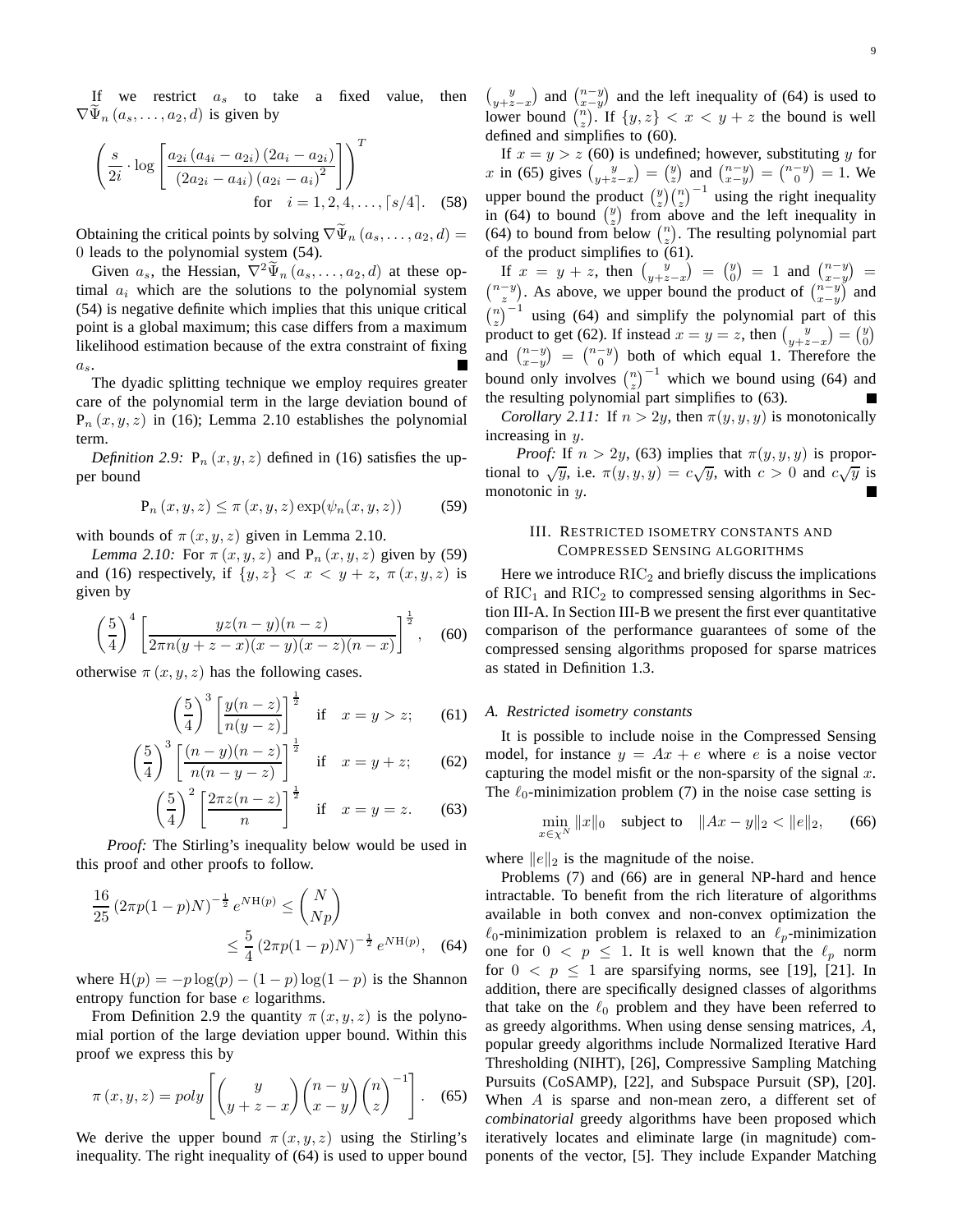Pursuit (EMP), [27], Sparse Matching Pursuit (SMP), [28], Sequential Sparse Matching Pursuit (SSMP), [29], Left Degree Dependent Signal Recovery (LDDSR), [24], and Expander Recovery (ER), [23], [7].

The convergence analysis of nearly all of these algorithms rely heavily on restricted isometry constants (RIC). As we saw earlier RICs measures how near isometry A is when applied to k-sparse vectors in some norm. For the  $\ell_1$  norm, also known as the Manhattan norm,  $RIC<sub>1</sub>$  is stated in (8). The restricted Euclidian norm isometry, introduced by Candès in [30], is denoted by  $RIC<sub>2</sub>$  and is defined in Definition 3.1.

*Definition 3.1 (RIC<sub>2</sub>):* Define  $\chi^N$  to be the set of all k–sparse vectors and draw an  $n \times N$  matrix A, then for all  $x \in$  $\chi^N$ , A has RIC<sub>2</sub>, with lower and upper RIC<sub>2</sub>,  $L(k, n, N; A)$ and  $U(k, n, N; A)$  respectively, when the following holds.

$$
(1 - L(k, n, N; A)) ||x||_2 \le ||Ax||_2
$$
  
 
$$
\le (1 + U(k, n, N; A)) ||x||_2.
$$

The computation of  $\mathrm{RIC}_1$  for adjacency matrices of lossless  $(k, d, \epsilon)$ -expander graphs is equivalent to calculating  $\epsilon$ . The computation of  $RIC<sub>2</sub>$  is intractable except for trivially small problem sizes  $(k, n, N)$  because it involves doing a combinatorial search over all  $\binom{N}{k}$  column submatrices of A. As a results attempts have been made to derive  $\mathrm{RIC}_2$  bounds. Some of these attempts have been successful in deriving  $RIC<sub>2</sub>$  bounds for the Gaussian ensemble and these bounds have evolved from the first by Candès and Tao in [19], improved by Blanchard, Cartis and Tanner in [31] and further improved by Bah and Tanner in [32].

RIC<sup>2</sup> bounds have been used to derive sampling theorems for compressed sensing algorithms -  $\ell_1$ -minimization and the greedy algorithms for dense matrices, NIHT, CoSAMP, and SP. Using the phase transition framework with  $RIC<sub>2</sub>$  bounds Blanchard et. al. compared performance of these algorithms in [13]. In a similar vain, as another key contribution of this paper we provide sampling theorems for  $\ell_1$ -minimization and combinatorial greedy algorithms, EMP, SMP, SSMP, LDDSR and ER, proposed for SE and SSE matrices.

## *B. Algorithms and their performance guarantees*

Theoretical guarantees have been given for  $\ell_1$  recovery and other greedy algorithms including EMP, SMP, SSMP, LDDSR and ER designed to do compressed sensing recovery with adjacency matrices of lossless expander graphs and by extension SSE matrices. Sparse matrices have been observed to have recovery properties comparable to dense matrices for  $\ell_1$ -minimization and some of the aforesaid algorithms, see [5], [6], [23], [4], [24] and the references therein. Base on theoretical guarantees, we derived sampling theorems and present here phase transition curves which are plots of phase transition functions  $\rho^{alg}(\delta; d, \epsilon)$  of algorithms such that for  $k/n \to \rho < (1 - \gamma)\rho^{alg}(\delta; d, \epsilon), \gamma > 0$ , a given algorithm is guaranteed to recovery all  $k$ -sparse signals with overwhelming probability approaching one exponentially in  $n$ .

*1)*  $\ell_1$ *-minimization:* Note that  $\ell_1$ -minimization is not an algorithm per se, but can be solved using Linear Programming (LP) algorithms. Berinde et. al. showed in [5] that  $\ell_1$ minimization can be used to perform signal recovery with binary matrices coming from expander graphs. We reproduce the formal statement of this guarantee in the following theorem, the proof of which can be found in [5], [6].

*Theorem 3.2 (Theorem 3, [5], Theorem 1, [6]):* Let A be an adjacency matrix of a lossless  $(k, d, \epsilon)$ -expander graph with  $\alpha(\epsilon) = 2\epsilon/(1 - 2\epsilon) < 1/2$ . Given any two vectors x,  $\hat{x}$  such that  $Ax = A\hat{x}$ , and  $||\hat{x}||_1 \leq ||x||_1$ , let  $x_k$  be the largest (in magnitude) coefficients of  $x$ , then

$$
||x - \hat{x}||_1 \le \frac{2}{1 - 2\alpha(\epsilon)}||x - x_k||_1.
$$
 (67)

The condition that  $\alpha(\epsilon) = 2\epsilon/(1 - 2\epsilon) < 1/2$  implies the sampling theorem stated as Corollary 3.3, that when satisfied ensures a positive upper bound in (67). The resulting sampling theorem is given by  $\rho^{\ell_1}(\delta; d, \epsilon)$  using  $\epsilon = 1/6$  from Corollary 3.3.

*Corollary 3.3 ([5]):*  $\ell_1$ -minimization is guaranteed to recover any k-sparse vector from its linear measurement by an adjacency matrix of a lossless  $(k, d, \epsilon)$ -expander graph with  $\epsilon < 1/6$ .

*Proof:* Setting the denominator of the fraction in the right hand side of (67) to be greater than zero gives the required results.

*2) Sequential Sparse Matching Pursuit (SSMP):* Introduced by Indyk and Ruzic in [29], SSMP has evolved as an improvement of Sparse Matching Pursuit (SMP) which was an improvement on Expander Matching Pursuit (EMP). EMP also introduced by Indyk and Ruzic in [27] uses a voting-like mechanism to identify and eliminate large (in magnitude) components of signal. EMP's drawback is that the *empirical* number of measurements it requires to achieve correct recovery is suboptimal. SMP, introduced by Berinde, Indyk and Ruzic in [28], improved on the drawback of EMP. However, it's original version had convergence problems when the input parameters  $(k \text{ and } n)$  fall outside the theoretically guaranteed region. This is fixed by the SMP package which forces convergence when the user provides an additional convergence parameter. In order to correct the aforementioned problems of EMP and SMP, Indyk and Ruzic developed SSMP. It is a version of SMP where updates are done sequentially instead of parallel, consequently convergence is automatically achieved. All three algorithms have the same theoretical recovery guarantees, which we state in Theorem 3.4, but SSMP has better empirical performances compared to it's predecessors.

Algorithm 1 below is a pseudo-code of the SSMP algorithm based on the following problem setting. The measurement matrix A is an  $n \times N$  adjacency matrix of a lossless ((c +  $1/k, d, \epsilon/2$ -expander scaled by d and A has a lower RIC<sub>1</sub>,  $L((c+1)k, n, N) = \epsilon$ . The measurement vector  $y = Ax + e$ where *e* is a noise vector and  $\eta = ||e||_1$ . We denote by  $H_k(y)$ the hard thresholding operator which sets to zero all but the largest, in magnitude,  $k$  entries of  $y$ .

The recovery guarantees for SSMP (also for EMP and SMP) are formalized by the following theorem from which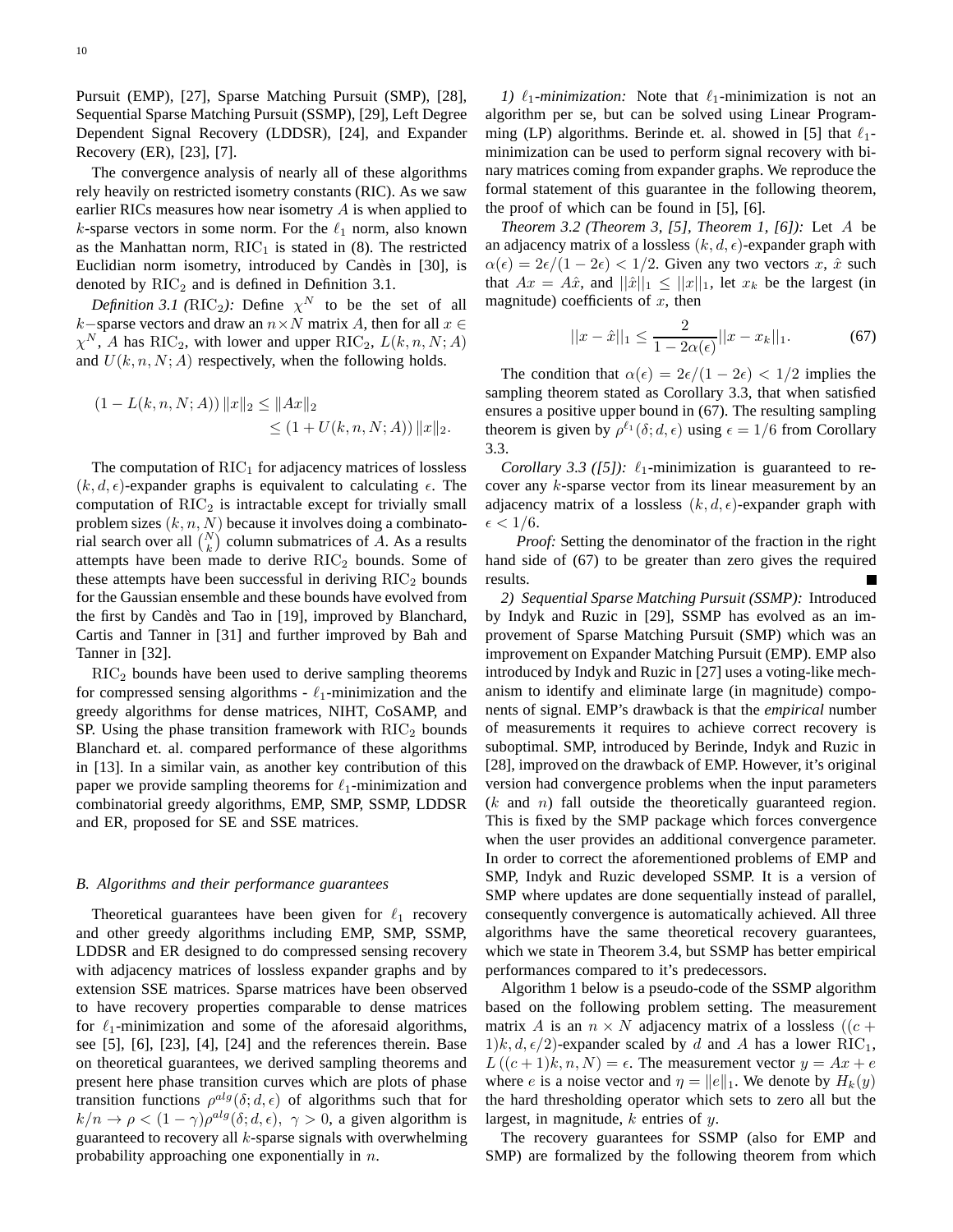**Algorithm 1** Sequential Sparse Matching Pursuit (SSMP) [29] **Input:**  $A$ ,  $y$ ,  $\eta$ **Output:** k-sparse approximation  $\hat{x}$  of the target signal  $x$ **Initialization:** 1. Set  $j = 0$ 2. Set  $x_j = 0$ **Iteration:** Repeat  $T = 0$  (log  $(\Vert x \Vert_1/\eta)$ ) times 1. Set  $j = j + 1$ 2. Repeat  $(c - 1)k$  times a) Find a coordinate  $i \&$  an increment  $z$  that minimizes  $||A (x_i + ze_i) - y||_1$ b) Set  $x_j$  to  $x_j + ze_i$ 3. Set  $x_j = H_k(x_j)$ **Return**  $\hat{x} = x^T$ 

we deduce the recovery condition (sampling theorem) in terms of  $\epsilon$  in Corollary 3.5. Based on Corollary 3.5 deduced from Theorem 3.4 we derived phase transition,  $\rho^{SSMP}(\delta; d, \epsilon)$ , for SSMP.

*Theorem 3.4 (Theorem 10, [27]):* Let A be an adjacency matrix of a lossless  $(k, d, \epsilon)$ -expander graph with  $\epsilon < 1/16$ . Given a vector  $y = Ax + e$ , the algorithm returns approximation vector  $\hat{x}$  satisfying

$$
||x - \hat{x}||_1 \le \frac{1 - 4\epsilon}{1 - 16\epsilon} ||x - x_k||_1 + \frac{6}{(1 - 16\epsilon)d} ||e||_1, \quad (68)
$$

where  $x_k$  is the k largest (in magnitude) coordinates of x.

*Corollary 3.5 ([27]):* SSMP, EMP, and SMP are all guaranteed to recover any k-sparse vector from its linear measurement by an adjacency matrix of a lossless  $(k, d, \epsilon)$ -expander graph with  $\epsilon < 1/16$ .

*3) Expander Recovery (ER):* Introduced by Jafarpour et. al. in [23], [7], ER is an improvement on an earlier algorithm introduced by Xu and Hassibi in [24] known as Left Degree Dependent Signal Recovery (LDDSR). The improvement was mainly on the number of iterations used by the algorithms and the type of expanders used, from  $(k, d, 1/4)$ -expanders for LDDSR to  $(k, d, \epsilon)$ -expander for any  $\epsilon < 1/4$  for ER. Both algorithms use this concept of a *gap* defined below.

*Definition 3.6 (gap, [24], [23], [7]):* Let x be the original signal and  $y = Ax$ . Furthermore, let  $\hat{x}$  be our estimate for x. For each value  $y_i$  we define a gap  $g_i$  as:

$$
g_i = y_i - \sum_{j=1}^{N} A_{ij} \hat{x}_j.
$$
 (69)

Algorithm 2 below is a pseudo-code of the ER algorithm for an original k-sparse signal  $x \in \mathbb{R}^N$  and the measurements  $y = Ax$  with an  $n \times N$  measurement matrix A that is an adjacency matrix of a lossless  $(2k, d, \epsilon)$ -expander and  $\epsilon < 1/4$ . The measurements are assumed to be without noise, so we aim for exact recovery. The authors of [23], [7] have a modified version of the algorithm for when  $x$  is almost  $k$ -sparse.

Theorem 3.7 gives recovery guarantees for ER. Directly from this theorem we read-off the recovery condition in terms of  $\epsilon$  for Corollary 3.8, from which we derive phase transition functions,  $\rho^{ER}(\delta; d, \epsilon)$ , for ER.

*Theorem 3.7 (Theorem 6, [7]):* Let  $A \in \mathbb{R}^{n \times N}$  be the adjacency matrix of a lossless  $(2k, d, \epsilon)$ -expander graph, where  $\epsilon$  < 1/4 and  $n = \mathcal{O}(k \log(N/k))$ . Then, for any k-sparse

| <b>Algorithm 2</b> Expander Recovery (ER) [23], [7]                                 |
|-------------------------------------------------------------------------------------|
| <b>Input:</b> $A$ , $y$                                                             |
| <b>Output:</b> k-sparse approximation $\hat{x}$ of the original signal x            |
| <b>Initialization:</b>                                                              |
| 1. Set $\hat{x} = 0$                                                                |
| <b>Iteration:</b> Repeat at most $2k$ times                                         |
| 1. if $y = A\hat{x}$ then                                                           |
| <b>return</b> $\hat{x}$ and exit<br>$2^{\circ}$                                     |
| $3.$ else                                                                           |
| Find a variable node $\hat{x}_j$ such that at least $(1 - 2\epsilon)d$ of the<br>4. |
| measurements it participated in, have identical gap q                               |
| Set $\hat{x}_i = \hat{x}_i + g$ , and go to 2.<br>5.                                |
| $6.$ end if                                                                         |

signal x, given  $y = Ax$ , ER recovers x successfully in at most 2k iterations.

*Corollary 3.8:* ER is guaranteed to recover any k-sparse vector from its linear measurement by an adjacency matrix of a lossless  $(k, d, \epsilon)$ -expander graph with  $\epsilon < 1/4$ .



Fig. 10. Phase transition curves  $\rho^{alg}$  ( $\delta; d, \epsilon$ ) computed over finite values of  $\delta \in (0, 1)$  with d fixed and the different  $\epsilon$  values for each algorithm - 1/4, 1/6 and 1/16 for ER,  $\ell_1$  and SSMP respectively.

*4) Comparisons of phase transitions of algorithms:* Figure 10 compares the phase transition plot of  $\rho^{SSMP}(\delta; d, \epsilon)$  for SSMP (also for EMP and SMP), the phase transition of plot  $\rho^{ER}(\delta; d, \epsilon)$  for ER (also of LDDSR) and the phase transition plot of  $\rho^{\ell_1}(\delta; d, \epsilon)$  for  $\ell_1$ -minimization. Remarkably, for ER and LDDSR recovery is guaranteed for a larger portion of the  $(\delta, \rho)$  plane than is guaranteed by the theory for  $\ell_1$ minimization using sparse matrices; however,  $\ell_1$ -minimization has a larger recovery region than does SSMP, EMP, and SMP.

Figure 11 shows a comparison of the phase transition of  $\ell_1$ -minimization as presented by Blanchard et. al. in [13] for dense Gaussian matrices based on  $\mathrm{RIC}_2$  analysis and the phase transition we derived here for the sparse binary matrices coming from lossless expander based on  $RIC_1$  analysis. This shows a remarkable difference between the two with sparse matrices having better performance guarantees; this improvement is achieved through  $\mathrm{RIC}_1$  being more closely related to  $\ell_1$ -minimization than is RIC<sub>2</sub>.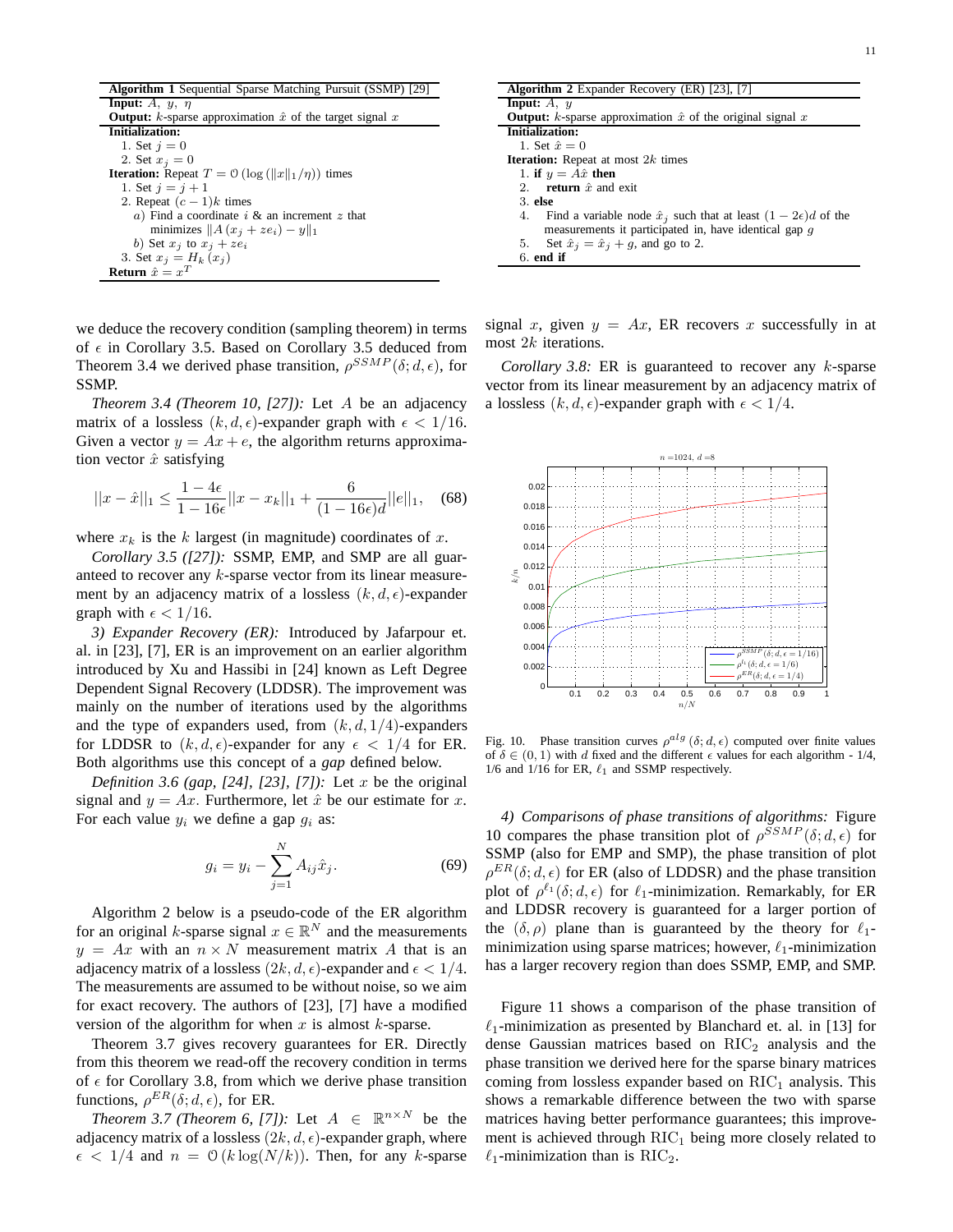

Fig. 11. Phase transition plots of  $\ell_1$ ,  $\rho_G^{\ell_1}(\delta)$ , for Gaussian matrices derived using RIC<sub>2</sub> and  $\rho_E^{\ell_1}(\delta; d, \epsilon)$  for adjacency matrices of expander graphs with  $n = 1024, d = 8,$  and  $\epsilon = 1/6$ .

## IV. PROOF OF MAINS RESULTS

## *A. Proof of Theorem 1.6*

By the dyadic splitting  $|A_s| = \left| A_{\lceil \frac{s}{2} \rceil}^1 \cup A_{\lfloor \frac{s}{2} \rfloor}^2 \right|$    and therefore

$$
\text{Prob}\left(|A_s| \le a_s\right) = \text{Prob}\left(\left|A_{\lceil \frac{s}{2} \rceil}^1 \cup A_{\lfloor \frac{s}{2} \rfloor}^2\right| \le a_s\right) \tag{70}
$$
\n
$$
-\sum_{n=1}^{\infty} \sum_{k=1}^{\infty} \text{Prob}\left(\left|A_{\lfloor \frac{s}{2} \rfloor}^1 + \left|A_{\lfloor \frac{s}{2} \rfloor}^2\right| - 1\right) \tag{71}
$$

$$
= \sum_{l_s} \sum_{l_{\lceil \frac{s}{2} \rceil}, l_{\lfloor \frac{s}{2} \rfloor}} \operatorname{Prob}\left( \left| A^1_{\lceil \frac{s}{2} \rceil} \cup A^2_{\lfloor \frac{s}{2} \rfloor} \right| = l_s \right) \tag{71}
$$

$$
= \sum_{l_s} \sum_{l_{\lceil \frac{s}{2} \rceil}} \sum_{l_{\lceil \frac{s}{2} \rceil}^2} P_n \left( l_s, l_{\lceil \frac{s}{2} \rceil}^1, l_{\lceil \frac{s}{2} \rceil}^2 \right) \times
$$
  
Prob  $\left( \left| A_{\lceil \frac{s}{2} \rceil}^1 \right| = l_{\lceil \frac{s}{2} \rceil}^1 \right)$  Prob  $\left( \left| A_{\lceil \frac{s}{2} \rceil}^2 \right| = l_{\lceil \frac{s}{2} \rceil}^2 \right)$ . (72)

From (70) to (71) we sum over all possible events while from (71) to (72), in line with the splitting technique, we simplify the probability to the product of the probabilities of the cardinalities of  $\left| A^1_{\lceil \frac{s}{2} \rceil} \right|$ | and  $A_{\lfloor \frac{s}{2} \rfloor}^2$ and their intersection.

In a slight abuse of notation we write  $\sum_{l^j} j = 1, ..., x$  to denote applying the sum  $x$  times. Now we use Lemma 2.5 to simplify (72) as follows.

$$
\sum_{\substack{l_{Q_0}^{j_1} \ j_1 = 1, \dots, q_0 \ j_2 = 1, \dots, q_1 \ j_3 = 1, \dots, r_1}} \sum_{\substack{l_{Q_1}^{j_2} \ j_1 = 1, \dots, q_1 \ j_2 = 1}} \Pr_{l_{R_1}^{j_1} \left( \left\lfloor \frac{j_1}{j_0} \right\rfloor, \left\lfloor \frac{j_2}{j_1} \right\rfloor, \left\lfloor \frac{j_2}{j_2} \right\rfloor \right)} \times \prod_{j_2 = 1}^{q_1 + r_1} \text{Prob}\left(\left| A_{R_1}^{j_2} \right| = l_{R_1}^{j_2}\right) \times \prod_{j_3 = q_1 + 1}^{q_1 + r_1} \text{Prob}\left(\left| A_{R_1}^{j_3} \right| = l_{R_1}^{j_3}\right). \tag{73}
$$

Let's quickly verify that (73) is the same as (72). By Lemma 2.5,  $Q_0 = s$  is the number of columns in the set at the zeroth level of the split while  $q_0 = 1$  is the number of sets with  $Q_0$ columns at the zeroth level of the split. Thus for  $j_1 = 1$  the first summation and the  $P_n(\cdot)$  term are the same in the two equations. If  $\lceil \frac{Q_0}{2} \rceil = \lfloor \frac{Q_0}{2} \rfloor$ , then they are both equal to  $Q_1$  and

 $q_1 = 2$  while  $r_1 = 0$ . If on the other hand  $\lceil \frac{Q_0}{2} \rceil = \lfloor \frac{Q_0}{2} \rfloor + 1$ , then  $q_1 = 1$  and  $r_1 = 1$ . In either case we have the remaining part of the expression of (72) i.e. the second two summations and the product of the two  $Prob(\cdot)$ .

Now we proceed with the splitting - note (73) stopped only at the first level. At the next level, the second, we will have  $q_2$  sets with  $Q_2$  columns and  $r_2$  sets with  $R_2$  columns which leads to the following expression.

$$
\sum_{\substack{l_{Q_0}^{j_1} \ j_1 = 1,\ldots,q_0}} \sum_{\substack{l_{Q_1}^{j_2} \ j_2 = 1,\ldots,q_1}} \sum_{\substack{l_{R_1}^{j_3} \ j_3 = 1,\ldots,r_1}} P_n \left( l_{Q_0}^{j_1} , l_{\lfloor \frac{Q_0}{2} \rfloor}^{2j_1-1} , l_{\lfloor \frac{Q_0}{2} \rfloor}^{2j_1} \right)
$$
\n
$$
\times \left[ \sum_{\substack{l_{Q_2}^{j_4} \ j_3 = 1,\ldots,q_2}} \sum_{\substack{l_{R_2}^{j_5} \ j_4 = 1,\ldots,r_2}} P_n \left( l_{Q_1}^{j_2} , l_{\lceil \frac{Q_1}{2} \rceil}^{2j_2-1} , l_{\lfloor \frac{Q_1}{2} \rfloor}^{2j_2} \right) \right)
$$
\n
$$
P_n \left( l_{R_1}^{j_3} , l_{\lceil \frac{R_1}{2} \rceil}^{2j_3-1} , l_{\lfloor \frac{R_1}{2} \rfloor}^{2j_3} \right) \times \prod_{j_4=1}^{q_2} \text{Prob} \left( \left| A_{Q_1}^{j_4} \right| = l_{Q_1}^{j_4} \right)
$$
\n
$$
\prod_{j_5=q_2+1}^{q_2+r_2} \text{Prob} \left( \left| A_{R_1}^{j_5} \right| = l_{R_1}^{j_5} \right) \right]. \quad (74)
$$

We continue this splitting of each instance of  $Prob(\cdot)$  for  $\lceil \log_2 s \rceil - 1$  levels until reaching sets with single columns where, by construction, the probability that the single column has d nonzeros is one. This process gives a complicated product of nested sums of  $P_n(\cdot)$  which we express as

$$
\sum_{\substack{l_{Q_0}^{j_1} \\ j_1 = 1, \ldots, q_0}} \sum_{\substack{j_2^{j_2} \\ j_2 = 1, \ldots, q_1}} \sum_{\substack{l_{Q_1}^{j_3} \\ j_3 = 1, \ldots, r_1}} P_n \left( l_{Q_0}^{j_1} l_{\left[\frac{Q_0}{2}\right]}^{2j_1 - 1}, l_{\left[\frac{Q_0}{2}\right]}^{2j_1} \right)
$$
\n
$$
\times \left[ \sum_{\substack{l_{Q_2}^{j_4} \\ j_4 = 1, \ldots, q_2 \ j_5 = 1, \ldots, r_2}} \sum_{\substack{l_{Q_2}^{j_5} \\ j_5 = 1, \ldots, r_2}} P_n \left( l_{Q_1}^{j_2} l_{\left[\frac{Q_1}{2}\right]}^{2j_2 - 1}, l_{\left[\frac{Q_1}{2}\right]}^{2j_2} \right)
$$
\n
$$
\times P_n \left( l_{R_1}^{j_3} l_{\left[\frac{R_1}{2}\right]}^{2j_3 - 1}, l_{\left[\frac{R_1}{2}\right]}^{2j_3} \right) \cdot \left[ \ldots \left[ \sum_{\substack{l_{Q}^{j_2} \lceil \log_2 s \rceil - 2}} \sum_{\substack{j_2 \lceil \log_2 s \rceil - 2}} \sum_{\substack{j_2 \lceil \log_2 s \rceil - 2}} \sum_{\substack{j_2 \lceil \log_2 s \rceil - 4}} \sum_{\substack{j_2 \lceil \log_2 s \rceil - 4}} \sum_{\substack{j_2 \lceil \log_2 s \rceil - 4}} \sum_{\substack{j_2 \lceil \log_2 s \rceil - 4}} \sum_{\substack{j_2 \lceil \log_2 s \rceil - 4}} \sum_{\substack{j_2 \lceil \log_2 s \rceil - 4}} \sum_{\substack{j_2 \lceil \log_2 s \rceil - 4}} \sum_{\substack{j_2 \lceil \log_2 s \rceil - 4}} \sum_{\substack{j_2 \lceil \log_2 s \rceil - 4}} \sum_{\substack{j_2 \lceil \log_2 s \rceil - 4}} \sum_{\substack{j_2 \lceil \log_2 s \rceil - 4}} \sum_{\substack{j_2 \lceil \log_
$$

Using the definition of  $P_n(\cdot)$  in Lemma 2.3 we bound (75) by bounding each  $P_n(\cdot)$  as in (59) with a product of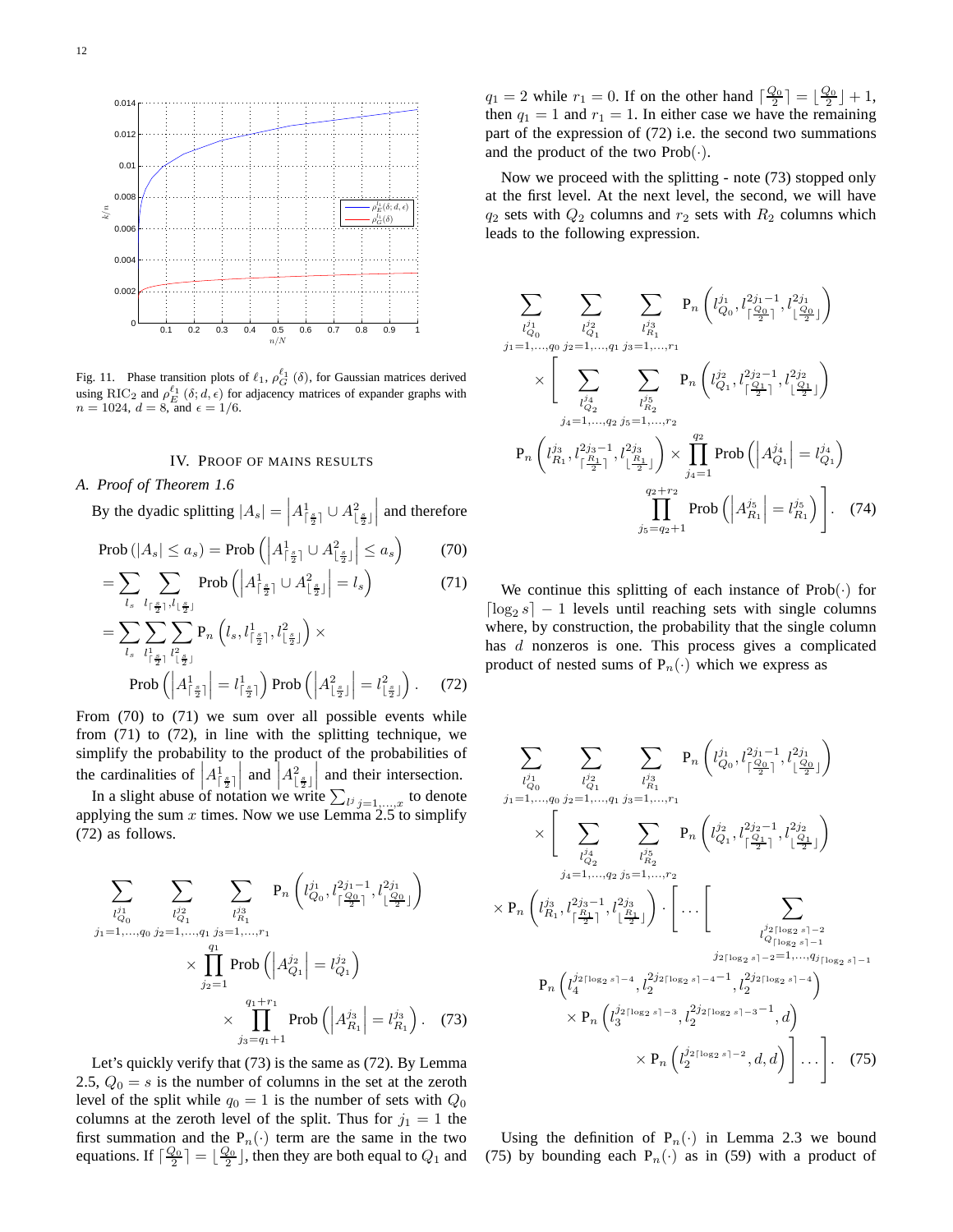a polynomial,  $\pi(\cdot)$ , and an exponential with exponent  $\psi_n(\cdot)$ .

$$
\sum_{\substack{l_{Q_0}^{j_1} \\ l_1=1,\ldots,q_0}} \sum_{\substack{l_{Q_1}^{j_2} \\ l_2=1,\ldots,q_1}} \sum_{\substack{l_{Q_1}^{j_2} \\ l_1=1,\ldots,q_1}} \pi\left(l_{Q_0}^{j_1} \cdot \frac{2j_1-1}{2},l_{\lfloor \frac{Q_0}{2} \rfloor}^{2j_1} \right) \times \ne^{\psi_n} \left(\binom{j_1}{Q_0} \cdot \frac{2j_1-1}{2} \cdot \frac{2j_1}{2} \right) \cdot \left[ \sum_{\substack{l_{Q_2}^{j_4} \\ l_2=1,\ldots,q_2}} \sum_{\substack{j_5=1,\ldots,r_2 \\ j_4=1,\ldots,q_2}} \sum_{\substack{l_{Q_5}^{j_5} \\ l_1=1,\ldots,q_2}} \sum_{\substack{l_{Q_2}^{j_5} \\ l_2=1,\ldots,r_2}} \pi\left(l_{Q_1}^{j_2},l_{\lfloor \frac{Q_1-1}{2} \rfloor}^{2j_2-1},l_{\lfloor \frac{Q_1-1}{2} \rfloor}^{2j_2} \right) \cdot e^{\psi_n \left(\binom{j_2}{Q_1} \cdot \frac{2j_2-1}{2} \cdot \binom{2j_2}{2} \right)} \times \pi\left(\binom{j_3}{R_1} \cdot \frac{2j_3-1}{\lceil \frac{R_1}{2} \rceil},l_{\lfloor \frac{R_1}{2} \rfloor}^{2j_3} \right) \cdot e^{\psi_n \left(\binom{j_3}{R_1} \cdot \frac{2j_3-1}{\lceil \frac{R_1}{2} \rceil},l_{\lfloor \frac{R_1}{2} \rfloor}^{2j_3} \right)} \times \left[ \ldots \times \left[ \sum_{\substack{j_2 \mid \log_2 s \mid -2}} \sum_{\substack{l_2 \mid \log_2 s \mid -2}} \sum_{\substack{l_2 \mid \log_2 s \mid -1}} \sum_{\substack{l_2 \mid \log_2 s \mid -1}} \sum_{\substack{l_2 \mid \log_2 s \mid -1}} \sum_{\substack{l_2 \mid \log_2 s \mid -1}} \sum_{\substack{l_2 \mid \log_2 s \mid -1}} \sum_{\sub
$$

Using Lemma 2.6 we maximize the  $\psi_n(\cdot)$  and hence the exponentials. If we maximize each by choosing  $l_{(\cdot)}$  to be  $a_{(\cdot)}$ , then we can pull the exponentials out of the product. The exponential will then have the exponent  $\Psi_n(a_s, \ldots, a_2, d)$ . The factor involving the  $\pi(\cdot)$  will be called  $\Pi(l_1, \ldots, l_2, d)$ and we have the following upper bound for (76).

$$
\Pi(l_s,\ldots,l_2,d)\cdot \exp\left[\Psi_n\left(a_s,\ldots,a_2,d\right)\right],\qquad(77)
$$

where the exponent  $\Psi_n(a_s, \ldots, a_2, d)$  is given by

$$
\psi_n\left(a_{Q_0}, a_{\lceil \frac{Q_0}{2} \rceil}, a_{\lfloor \frac{Q_0}{2} \rfloor}\right) + \ldots + \psi_n(a_2, d, d).
$$
 (78)

Now we attempt to bound the probability of interest in (70). This task reduces to bounding  $\Pi(l_s, \ldots, l_2, d)$  and  $\Psi_n(a_s, \ldots, a_2, d)$  in (77) and we start with the former, i.e. bounding  $\Pi$  (l<sub>s</sub>, ..., l<sub>2</sub>, d). We bound each sum of  $\pi(\cdot)$  in  $\Pi(l_s, \ldots, l_2, d)$  of (77) by the maximum of summations multiplied by the number of terms in the sum. From (63) we see that  $\pi(\cdot)$  is maximized when all the three arguments are the same and using Corollary 2.11 we take largest possible arguments that are equal in the range of the summation. In this way the following proposition provides the bound we end up.

*Proposition 4.1:* Let's make each summation over the sets with the same number of columns to have the same range where the range we take are the maximum possible for each such set. Let's also maximize  $\pi(\cdot)$  where all its three input variables are equal and are equal to the maximum of the third variable. Then we bound each sum by the largest term in the sum multiplied by the number of terms. This scheme combined with Lemma 2.5 give the following upper bound on  $\Pi$   $(l_s, \ldots, l_2, d)$ .

$$
\left( \left\lceil \frac{Q_0}{2} \right\rceil d \left( \frac{5}{4} \right)^2 \sqrt{2\pi \left\lfloor \frac{Q_0}{2} \right\rfloor d} \right)^{q_0} \times \frac{\prod_{j=1}^{\lceil \log_2 s \rceil - 2} \left[ \left( \left\lceil \frac{Q_j}{2} \right\rceil d \left( \frac{5}{4} \right)^2 \sqrt{2\pi \left\lfloor \frac{Q_j}{2} \right\rfloor d} \right)^{q_j} \times \frac{\left( \left\lceil \frac{R_j}{2} \right\rceil d \left( \frac{5}{4} \right)^2 \sqrt{2\pi \left\lfloor \frac{R_j}{2} \right\rfloor d} \right)^{r_j} \right] \times \left( \left\lceil \frac{Q_{\lceil \log_2 s \rceil - 1}}{2} \right\rceil d \left( \frac{5}{4} \right)^2 \sqrt{2\pi \left\lfloor \frac{Q_{\lceil \log_2 s \rceil - 1}}{2} \right\rfloor d} \right)^{q_{\lceil \log_2 s \rceil - 1}} \right)
$$
\n(79)

*Proof:* From (63) we have

$$
\pi(y,y,y) = \left(\frac{5}{4}\right)^2 \sqrt{\frac{2\pi y(n-y)}{n}} < \left(\frac{5}{4}\right)^2 \sqrt{2\pi y}.\tag{80}
$$

Simply put, we bound  $\sum_{x} \pi(x, y, z)$  by multiplying the maximum of  $\pi(x, y, z)$  with the number of terms in the summation. Remember the order of magnitude of the arguments of  $\pi(x, y, z)$  is  $x \ge y \ge z$ . Therefore, the maximum of  $\pi(x, y, z)$ occurs when the arguments are all equal to the maximum value of z. In our splitting scheme the maximum possible value of  $\left[\frac{Q_j}{2}\right]$  is  $\left[\frac{Q_j}{2}\right] \cdot d$  since there are d nonzeros in each column. Also  $l_{\left\lfloor \frac{Q_j}{2} \right\rfloor} \leq l_{Q_j} \leq l_{\left\lfloor \frac{Q_j}{2} \right\rfloor} + l_{\left\lfloor \frac{Q_j}{2} \right\rfloor}$  so the number of terms in the summation over  $l_{Q_j}$  is  $\left\lceil \frac{Q_j}{2} \right\rceil \cdot d$ , and similarly for  $R_j$ . We know the values of the  $Q_j$  and the  $R_j$  and their quantities  $q_j$  and  $r_j$  respectively from Lemma 2.5.

We replace y by  $\lfloor \frac{Q_j}{2} \rfloor \cdot d$  or  $\lfloor \frac{R_j}{2} \rfloor \cdot d$  accordingly into the bound of  $\pi(y, y, y)$  in (80) and multiply by the number of terms in the summation, i.e.  $\left\lceil \frac{Q_j}{2} \right\rceil \cdot d$  or  $\left\lceil \frac{R_j}{2} \right\rceil \cdot d$ . This product is then repeated  $q_j$  or  $r_j$  times accordingly until the last level of the split,  $j = \lceil \log_2 s \rceil - 1$ , where we have  $q_{\lceil \log_2 s \rceil - 1}$  and  $Q_{\lceil \log_2 s \rceil - 1}$  (which is equal to 2). We exclude  $R_{\lceil \log_2 s \rceil - 1}$  since  $l_{R_{\lceil \log_2 s \rceil - 1}} = d$ . Putting the whole product together results to (79) hence concluding the proof of Proposition 4.1.

As a final step we need the following corollary. *Corollary 4.2:*

$$
\Pi(l_s, \dots, l_2, d) < \frac{2}{25\sqrt{2\pi s^3 d^3}} \cdot \exp\left[3s \log(5d)\right]. \tag{81}
$$

*Proof:*

From Lemma 2.5 we can upper bound  $R_i$  by  $Q_i$ . Conse-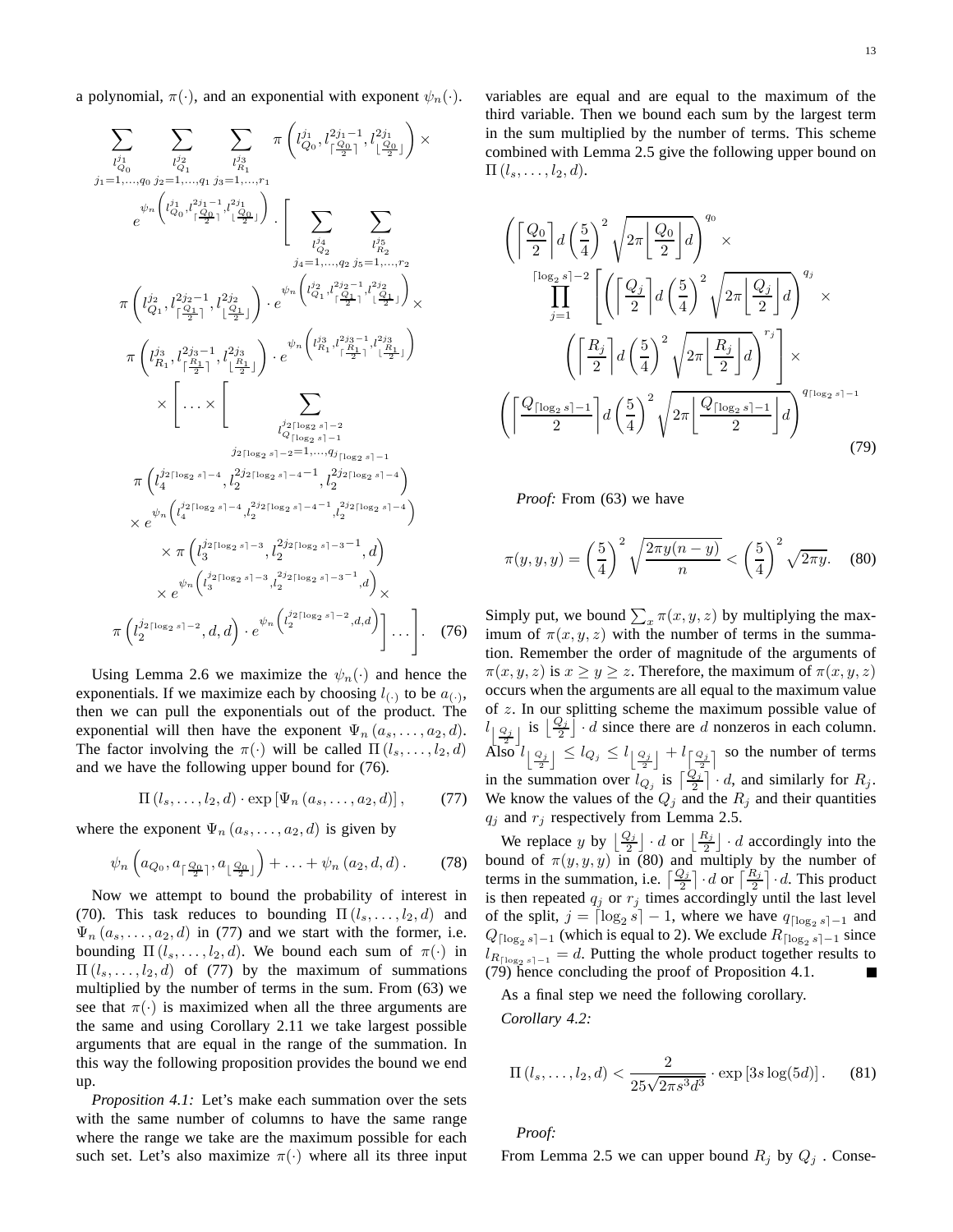quently (79) is upper bounded by the following.

$$
\left(\left[\frac{Q_0}{2}\right]d\left(\frac{5}{4}\right)^2\sqrt{2\pi\left[\frac{Q_0}{2}\right]}d\right)^{q_0}\times
$$
\n
$$
\prod_{j=1}^{\lceil\log_2 s\rceil-2}\left(\left[\frac{Q_j}{2}\right]d\left(\frac{5}{4}\right)^2\sqrt{2\pi\left[\frac{Q_j}{2}\right]}d\right)^{q_j+r_j}\times
$$
\n
$$
\left(\left[\frac{Q_{\lceil\log_2 s\rceil-1}}{2}\right]d\left(\frac{5}{4}\right)^2\sqrt{2\pi\left[\frac{Q_{\lceil\log_2 s\rceil-1}}{2}\right]}d\right)^{q_{\lceil\log_2 s\rceil-1}}
$$
\n
$$
(82)
$$

Now we use the property that  $q_j + r_j = 2^j$  for  $j =$  $1, \ldots, \lceil \log_2 s \rceil - 1$  from Lemma 2.5 to bound (82) by the following.

$$
\prod_{j=0}^{\lceil \log_2 s \rceil - 1} \left( \left\lceil \frac{Q_j}{2} \right\rceil d \left( \frac{5}{4} \right)^2 \sqrt{2\pi \left\lfloor \frac{Q_j}{2} \right\rfloor d} \right)^{2^j} . \tag{83}
$$

We have a strict upper bound when  $r_{\lceil \log_2 s \rceil - 1} \neq 0$ , which occurs when s is not a power of 2, because then by  $q_j + r_j = 2^j$ we have  $q_{\lceil \log_2 s \rceil - 1} + r_{\lceil \log_2 s \rceil - 1} = 2^{\lceil \log_2 s \rceil - 1}$ . In fact (83) is an overestimate for a large  $s$  which is not a power of 2.

Note  $Q_j = \left\lceil \frac{s}{2^j} \right\rceil$  by Lemma 2.5. Thus  $\left\lceil \frac{Q_j}{2} \right\rceil$ 2  $\left[\frac{s}{2^{j+1}}\right]$  and  $|Q_j|$ 2  $\overline{a}$  $\leq \left\lceil \frac{s}{2^{j+1}} \right\rceil$ . So we bound (83) by the following.

$$
\prod_{j=0}^{\lceil \log_2 s \rceil - 1} \left( \left\lceil \frac{s}{2^{j+1}} \right\rceil d \left( \frac{5}{4} \right)^2 \sqrt{2\pi \left\lceil \frac{s}{2^{j+1}} \right\rceil d} \right)^{2^j} \tag{84}
$$

Next we upper bound  $\lceil \log_2 s \rceil - 1$  in the limit of the product by  $\log_2 s$  and upper bound  $\left[\frac{s}{2^{j+1}}\right]$  by  $\frac{s}{2^{j+1}} + \frac{1}{2}$  $rac{s}{2^{j+1}}\left(1+\frac{2^{j+1}}{s}\right)$ s  $\int$ , we also move the *d* into the square root and combined the constants to have the following bound on (84).

$$
\prod_{j=0}^{\log_2 s} \left[ \frac{s}{2^{j+1}} \left( 1 + \frac{2^{j+1}}{s} \right) \left( \frac{25\sqrt{2\pi}}{16} \right) \times \sqrt{\frac{s}{2^{j+1}} \left( 1 + \frac{2^{j+1}}{s} \right) d^3} \right]^{2^j}.
$$

We bound  $\left(1+\frac{2^{j+1}}{s}\right)$ s  $\big)$  by 2 to bound the above by

$$
\prod_{j=0}^{\log_2 s} \left[ \frac{s}{2^j} \left( \frac{25\sqrt{2\pi}}{16} \right) \sqrt{\frac{s}{2^j} d^3} \right]^{2^j} = \prod_{j=0}^{\log_2 s} \left[ \left( \frac{25\sqrt{2\pi}}{16} \right) \sqrt{\frac{s^3 d^3}{2^{3j}}} \right]^{2^j}
$$
(85)

where we moved  $s/2<sup>j</sup>$  into the square root. Using the rule of indices the product of the constant term is replaced by it's power to sum of the indices. We then rearranged to have the power 3/2 in the outside and this gives the following.

$$
\left(\frac{25\sqrt{2\pi}}{16}\right)^{\sum_{i=0}^{\log_2 s} 2^i} \left[\prod_{j=0}^{\log_2 s} \left(\frac{sd}{2^j}\right)^{2^j}\right]^{3/2} \tag{86}
$$

$$
= \left(\frac{25\sqrt{2\pi}}{16}\right)^{2s-1} \left[ (sd)^{\sum_{i=0}^{\log_2 s} 2^i} \prod_{j=0}^{\log_2 s} \left(\frac{1}{2^j}\right)^{2^j} \right]^{3/2} (87)
$$

$$
= \left(\frac{25\sqrt{2\pi}}{16}\right)^{2s-1} \left[ (sd)^{2s-1} \left(\frac{1}{2}\right)^{\sum_{j=0}^{\log_2 s} j2^j} \right]^{3/2} . (88)
$$

From (86) to (87) we evaluate the power of the first factor which is a geometric series and we again use the rule of indices for the sd factor. Then from (87) to (88) we use the indices' rule for the last factor and evaluate the power of the sd factor which is also a geometric series. We simplify the power of the last factor by using the following.

$$
\sum_{k=1}^{m} k \cdot 2^{k} = (m-1) \cdot 2^{m+1} + 2.
$$
 (89)

This therefore simplifies (88) as follows.

$$
\left(\frac{25\sqrt{2\pi}}{16}\right)^{2s-1} \left[ (sd)^{2s-1} \left(\frac{1}{2}\right)^{(\log_2 s - 1) \cdot 2^{\log_2 s + 1} + 2} \right]^{3/2}
$$
\n
$$
(90)
$$

$$
= \left(\frac{25\sqrt{2\pi}}{16}\right)^{2s-1} \left[ (sd)^{2s-1} \left(\frac{1}{2}\right)^{2s(\log_2 s - 1)} \frac{1}{4} \right]^{3/2} (91)
$$

$$
= \left(\frac{25\sqrt{2\pi}}{16}\right)^{2s-1} \left[\frac{(sd)^{2s}}{4sd} 2^{-2s\log_2 s} 2^{2s}\right]^{3/2}
$$
(92)

$$
= \left(\frac{25\sqrt{2\pi}}{16}\right)^{2s} \left(\frac{16}{25\sqrt{2\pi}}\right) \left[\frac{(2sd)^{2s}}{4sd} s^{-2s}\right]^{3/2} \tag{93}
$$

$$
= \left(\frac{25\sqrt{2\pi}}{16}\right)^{2s} \left(\frac{16}{25\sqrt{2\pi}}\right) \left[\frac{(2d)^{2s}}{4sd}\right]^{3/2}.
$$
 (94)

From (90) through (92) we simplified using basic properties of indices and logarithms. While from (92) to (93) we incorporated  $2^{2s}$  into the first factor inside the square brackets and we rewrote the first factor into a product of a power in s and another without s. From (93) to (94) the  $s^{2s}$  and  $s^{-2s}$  canceled out.

Now we expand the square brackets in (94) to have (95) below.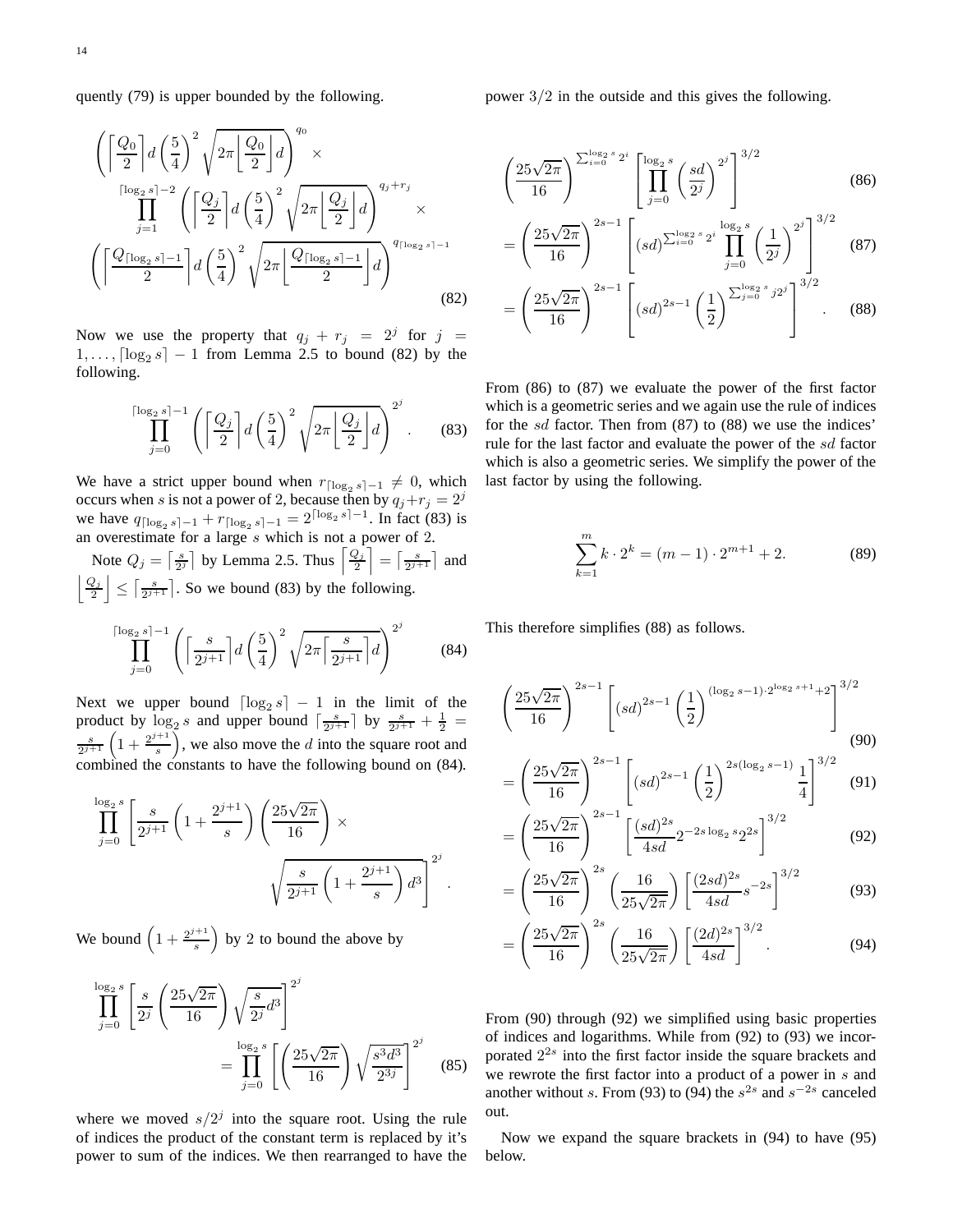$$
\left(\frac{25\sqrt{2\pi}}{16}\right)^{2s} \left(\frac{16}{25\sqrt{2\pi}}\right) \frac{1}{8\sqrt{s^3 d^3}} (2d)^{3s} \tag{95}
$$

$$
= \left(\frac{25\sqrt{2\pi}}{16}\right)^{2s} (2d)^{3s} \frac{2}{25\sqrt{2\pi s^3 d^3}} \tag{96}
$$

$$
= \frac{2}{25\sqrt{2\pi s^3 d^3}} \cdot \exp\left(3s \log\left(2\left(\frac{25\sqrt{2\pi}}{16}\right)^{2/3}d\right)\right)
$$
(97)

$$
\langle \frac{2}{25\sqrt{2\pi s^3 d^3}} \cdot \exp\left[3s \log(5d)\right] \tag{98}
$$

From  $(95)$  to  $(96)$  we simplified and from  $(96)$  to  $(97)$  we rewrote the powers as an exponential with a logarithmic exponent. Then from (97) to (98) we upper bounded  $2\left(\frac{25\sqrt{2\pi}}{16}\right)^{2/3}$ by 5 which gives the required format of a product of a polynomial and an exponential to conclude the proof the corollary.

With the bound in Corollary 4.2 we have completed the bounding of  $\Pi(l_1,\ldots,l_2,d)$  in (77). Next we bound  $\Psi_n(a_s, \ldots, a_2, d)$  which is given by (78). Lemma 2.5 gives the three arguments for each  $\psi_n(\cdot)$  and the number of  $\psi_n(\cdot)$ with the same arguments. Using this lemma we express  $\Psi_n(a_s,\ldots,a_2,d)$  as

$$
\sum_{j=0}^{\lceil \log_2(s) \rceil - 2} \left[ q_j \cdot \psi_n \left( a_{Q_j}, a_{\lceil \frac{Q_j}{2} \rceil}, a_{\lfloor \frac{Q_j}{2} \rfloor} \right) + \right]
$$

$$
r_j \cdot \psi_n \left( a_{R_j}, a_{\lceil \frac{R_j}{2} \rceil}, a_{\lfloor \frac{R_j}{2} \rfloor} \right) \right] +
$$

$$
q_{\lceil \log_2(s) \rceil - 1} \cdot \psi_n (a_2, d, d). \quad (99)
$$

Equation (99) is bounded above in Lemma 2.7 by the following.

$$
\sum_{j=0}^{\lceil \log_2(s) \rceil - 1} 2^j \cdot \psi_n\left(a_{Q_j}, a_{\lfloor \frac{R_j}{2} \rfloor}, a_{\lfloor \frac{R_j}{2} \rfloor}\right).
$$
 (100)

If we let the  $a_{2i} = a_{Q_j}$  and  $a_i = a_{\lfloor \frac{R_j}{2} \rfloor}$  we have (100) equal to the following.

$$
\sum_{i=1}^{\lceil s/2 \rceil} \frac{s}{2i} \cdot \psi_n(a_{2i}, a_i, a_i) = \sum_{i=1}^{\lceil s/2 \rceil} \frac{s}{2i} \left[ a_i \cdot \mathcal{H}\left(\frac{a_{2i} - a_i}{a_i}\right) + (n - a_i) \cdot \mathcal{H}\left(\frac{a_{2i} - a_i}{n - a_i}\right) - n \cdot \mathcal{H}\left(\frac{a_i}{n}\right) \right].
$$
 (101)

Now we combine the bound of  $\Pi$  ( $l_s, \ldots, l_2, d$ ) in (81) and the exponential whose exponent is the bound of  $\Psi_n(a_s, \ldots, a_2, d)$ in (101) to get (2), the polynomial  $p_{max}(s, d) = \frac{2}{25\sqrt{2\pi s^3 d^3}}$ , and (3), the exponent of the exponential  $\Psi(a_s, \ldots, d)$  which is given by the sum of  $3s \log(5d)$  and the right hand side of (101).

Lemma 2.8 gives the  $a_i$  that maximize (101) and the systems (53) and (54) they satisfy depending on the constraints on  $a_s$ . Solving completely the system (53) gives  $\hat{a}_i$  in (52) and (4) which are the expected values of the  $a_i$ . The system (5) is equivalent to (54) hence also proven in Lemma 2.8. This therefore concludes the proof Theorem 1.6.

## *B. Main Corollaries*

In this section we present the proofs of the corollaries in Sections I-A and I-B. These include the proof of Corollary 1.7 in Section IV-B1, the proof of Corollary 1.10 in Section IV-B2 and the proof of Corollary 1.11 given in Section IV-B3.

*1) Corollary 1.7:* Satisfying RIP-1 means that for any s−sparse vector x,  $||A_Sx||_1 \geq (1-2\epsilon)d||x||_1$  which indicates that the cardinality of the set of neighbors satisfies  $|A_s| \geq$  $(1 - \epsilon)ds$ . Therefore

$$
\text{Prob}\left(\|A_S x\|_1 \le (1 - 2\epsilon)d\|x\|_1\right)
$$
  

$$
\equiv \text{Prob}\left(|A_s| \le (1 - \epsilon)ds\right). \quad (102)
$$

This implies that  $a_s = (1 - \epsilon)ds$  and since this is restricting  $a<sub>s</sub>$  to be less than it's expected value given by (4), the rest of the  $a_i$  satisfy the polynomial system (5). If there exists a solution then the  $a_i$  would be functions of s, d and  $\epsilon$  which makes  $\Psi(a_s, \ldots, a_2, d) = \Psi(s, d, \epsilon).$ 

*2) Corollary 1.10:* Corollary 1.7 states that by fixing S and the other parameters, Prob ( $||A_Sx||_1 \leq (1-2\epsilon)d||x||_1$ ) <  $p_{max}(s, d)$  · exp  $[n \cdot \Psi(s, d, \epsilon)]$ . Corollary 1.10 considers any  $S \subset [N]$  and since the matrices are adjacency matrices of lossless expanders we need to consider any  $S \subset [N]$  such that  $|S| \leq k$ . Therefore our target is Prob ( $\|Ax\|_1 \leq (1-2\epsilon)d\|x\|_1$ ) which is bounded by a simple union bound over all  $\binom{N}{s}$  *S* sets and by treating each set S, of cardinality less than  $k$ , independent we sum over this probability to get the following bound.

$$
\sum_{s=2}^{k} \binom{N}{s} \cdot \text{Prob}\left(\|A_{S}x\|_{1} \le (1 - 2\epsilon)d\|x\|_{1}\right) \tag{103}
$$

$$
\langle \sum_{s=2}^{k} \binom{N}{s} \cdot p_{max}(s, d) \cdot \exp\left[n \cdot \Psi\left(s, d, \epsilon\right)\right] \tag{104}
$$

$$
\langle \sum_{s=2}^{k} \left(\frac{5}{4}\right)^2 \frac{1}{\sqrt{2\pi s \left(1 - \frac{s}{N}\right)}} \cdot p_{max}(s, d) \times \exp\left[N\mathbf{H}\left(\frac{s}{N}\right) + n \cdot \Psi\left(s, d, \epsilon\right)\right] \times k\left(\frac{5}{4}\right)^2 \frac{p_{max}(k, d)}{\sqrt{2\pi k \left(1 - \frac{k}{N}\right)}} \tag{105}
$$

$$
\times \exp\left[N\left(H\left(\frac{k}{N}\right) + \frac{n}{N} \cdot \Psi(k, d, \epsilon)\right)\right].
$$
 (106)

From (103) to (104) we bound the probability in (103) using Corollary 1.7. Then from (104) to (105) we bound  $\binom{N}{s}$  using Stirling's formula (64) by a polynomial in  $N$  multiplying  $p_{max}(s, d)$  and an exponential incorporated into the exponent of the exponential term. From (105) to (106) we use that for  $N > 2k$  the entropy  $H\left(\frac{s}{N}\right)$  is largest when  $s = k$ and we bound the summation by taking the maximum value of s and multiplying by the number of terms plus one, giving k, in the summation. This gives  $p'_{max}(N, k, d)$  =  $k\left(\frac{5}{4}\right)^2$  $\frac{p_{max}(k,d)}{\sqrt{2\pi k\left(1-\frac{k}{N}\right)}}$ which simplifies to  $\frac{1}{16\pi k\sqrt{d^3(1-\frac{k}{N})}}$  and the factor  $\Psi_{net}(k, n, N; d, \epsilon) = H(\frac{k}{N}) + \frac{n}{N} \cdot \Psi(k, d, \epsilon)$  is what is multiplied to  $N$  in the exponent as claimed.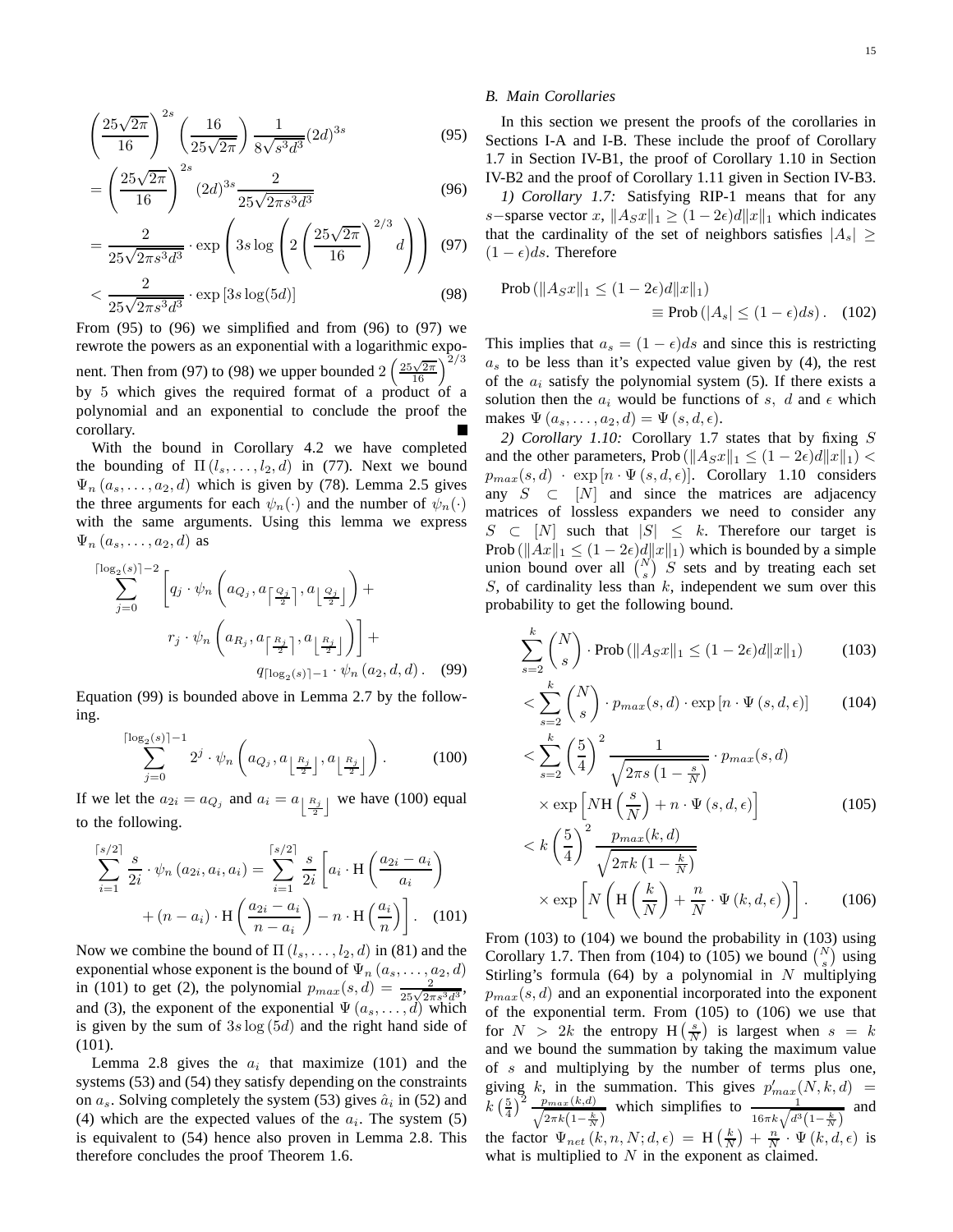*3) Corollary 1.11:* Corollary 1.10 has given us an upper bound on the probability Prob ( $||Ax||_1 \leq (1 - 2\epsilon)d||x||_1$ ) in (9). In this bound the exponential dominates the polynomial. Consequently, in the limit as  $(k, n, N) \rightarrow \infty$  while  $k/n \rightarrow \rho \in (0,1)$  and  $n/N \rightarrow \delta \in (0,1)$  this bound has a sharp transition at the zero level curve of  $\Psi_{net}$ . For  $\Psi_{net}(k, n, N; d, \epsilon)$  strictly bounded above zero the overall bound grows exponentially in  $N$  without limit, while for  $\Psi_{net}(k, n, N; d, \epsilon)$  strictly bounded below zero the overall bound decays to zero exponentially quickly. We define  $\rho^{exp}(\delta; d, \epsilon)$  to satisfy  $\Psi_{net}(k, n, N; d, \epsilon) = 0$  in (13), so that for any  $\rho$  strictly less than  $\rho^{exp}(\delta; d, \epsilon)$  the exponent will satisfy  $\Psi_{net}(k, n, N; d, \epsilon) < 0$  and hence the bound decay to zero.

More precisely, for  $k/n \to \rho < (1 - \gamma)\rho^{exp}(\delta; d, \epsilon)$  with small  $\gamma > 0$ , in this regime of  $\rho < (1 - \gamma)\rho^{exp}(\delta; d, \epsilon)$ we have Prob  $(\Vert Ax\Vert_1 \leq (1-2\epsilon)d\Vert x\Vert_1) \rightarrow 0$ . Therefore, Prob ( $||Ax||_1 \ge (1 - 2\epsilon)d||x||_1$ )  $\rightarrow$  1 as the problem size grows such that  $(k, n, N) \rightarrow \infty$ ,  $n/N \rightarrow \delta \in (0, 1)$  and  $k/n \rightarrow \rho$ .

#### V. APPENDIX

## *A. Proof of Corollary 2.2*

The first part of this proof uses ideas from the proof of Proposition 2.1 which is the same as Theorem 16 in [33]. We consider a bipartite graph  $G(U, V, E)$  with  $|U| = N$  left vertices,  $|V| = n$  right vertices and left degree d. For a fixed  $S \subset U$  where  $|S| = s \leq k$ , G fails to be an expander on S if  $|\Gamma(S)| < (1 - \epsilon)ds$ . This means that in a sequence of ds vertex indices at least  $\epsilon ds$  of the these indices are in the collision set that is identical to some preceding value in the sequence.

Therefore, the probability that a neighbor chosen uniformly at random is to be in the collision set is at most  $ds/n$  and, treating each event independently, then the probability that a set of  $\epsilon ds$  neighbors chosen at random are in the collision set is at most  $(ds/n)^{eds}$ . There are  $\binom{ds}{eds}$  ways of choosing a set of  $\epsilon ds$  points from a set of ds points and  $\binom{N}{s}$  ways of choosing each set  $S$  from  $U$ . This means therefore that the probability that  $G$  fails to expand in at least one of the sets  $S$  of fixed size s can be bounded above by a union bound

Prob  $(G$  fails to expand on  $S$ )

$$
\leq \binom{N}{s} \binom{ds}{\epsilon ds} \left(\frac{ds}{n}\right)^{\epsilon ds}.
$$
 (107)

We define  $p_s$  to be the right hand side of (107) and we use the right hand side of the Stirling's inequality (64) to upper bound  $p_s$  as thus

$$
p_s < \frac{5}{4} \left[ 2\pi \frac{\epsilon ds}{ds} \left( 1 - \frac{\epsilon ds}{ds} \right) \epsilon ds \right]^{-\frac{1}{2}} \exp\left[ ds \mathcal{H} \left( \frac{\epsilon ds}{ds} \right) \right]
$$
\n
$$
\times \frac{5}{4} \left[ 2\pi \frac{s}{N} (1 - \frac{s}{N}) N \right]^{-\frac{1}{2}}
$$
\n
$$
\times \exp\left[ N \mathcal{H} \left( \frac{s}{N} \right) \right] \times \left( \frac{ds}{n} \right)^{\epsilon ds} \quad (108)
$$

Writing the last multiplicand of (108) in exponential form and simplifying the expression gives

$$
p_s < p_{max}(N, s; d, \epsilon) \cdot \exp\left[N \cdot \Psi\left(s, n, N; d, \epsilon\right)\right],\tag{109}
$$

where  $\Psi(s, n, N; d, \epsilon)$  is

$$
H\left(\frac{s}{N}\right) + \frac{ds}{N}H\left(\epsilon\right) + \frac{\epsilon ds}{N}\log\left(\frac{ds}{n}\right),\tag{110}
$$

and  $p_{max}(N, s; d, \epsilon)$  is a polynomial in N and s for each d and  $\epsilon$  fixed given by

$$
\left(\frac{5}{4}\right)^2 \cdot \frac{1}{2\pi s} \cdot \left[\frac{N}{\epsilon(1-\epsilon)(N-s)d}\right]^{\frac{1}{2}}.
$$
 (111)

Finally G fails to be an expander if it fails to expand on at least one set S of any size  $s \leq k$ . This means therefore that

$$
\text{Prob}\left(G \text{ fails to be an expander}\right) \le \sum_{s=1}^{k} p_s. \tag{112}
$$

From (109) we have  $\sum_{s=2}^{k} p_s$  bounded by

$$
\sum_{s=2}^{k} p_{max}(N, s; d, \epsilon) \cdot \exp[N \cdot \Psi(s, n, N; d, \epsilon)] \tag{113}
$$

$$
\langle p'_{max}(N,k;d,\epsilon) \cdot \exp[N \cdot \Psi(k,n,N;d,\epsilon)], \qquad (114)
$$

where  $p'_{max}(N, k; d, \epsilon) = k \cdot p_{max}(N, k; d, \epsilon)$  and we achieved the bound from  $(113)$  to  $(114)$  by upper bounding the sum with the product of the largest term in the sum (which is when  $s = k$  since  $k < N/2$ ) and one plus the number of terms in the sum, giving  $k$ . Hence from (112) and (114) we have

Prob 
$$
(G
$$
 fails to be an expander)  $\langle p'_{max}(N, k; d, \epsilon)$   
  $\times \exp[N \cdot \Psi(k, n, N; d, \epsilon)].$  (115)

As the problem size,  $(k, n, N)$ , grows the exponential term will be driving the probability in  $(115)$ , hence having

$$
\Psi(k, n, N; d, \epsilon) < 0 \tag{116}
$$

yields Prob (G fails to be an expander)  $\rightarrow$  0 as the problem size  $(k, n, N) \rightarrow \infty$ .

Let  $k/n \rightarrow \rho \in (0,1)$  and  $n/N \rightarrow \delta \in (0,1)$  as  $(k, n, N) \rightarrow \infty$  and we define  $\rho_{bi}^{exp}(\delta; d, \epsilon)$  as the limiting value of  $k/n$  that satisfies  $\Psi(k, n, N; d, \epsilon) = 0$  for each fixed  $\epsilon$  and d and all  $\delta$ . Note that for fixed  $\epsilon$ , d and  $\delta$  it is deducible from our analysis of  $\psi_n(\cdot)$  in Section II-B that  $\Psi(k, n, N; d, \epsilon)$  is a strictly monotonically increasing function of  $k/n$ . Therefore for any  $\rho \langle \rho_{bi}^{exp}, \Psi(k,n,N;d,\epsilon) \rangle$ as  $(k, n, N) \rightarrow \infty$ , Prob (G fails to be an expander)  $\rightarrow 0$ and G becomes an expander with probability approaching one exponentially in  $N$  which is the same as exponential growth in *n* since  $n \rightarrow N \rho$ .